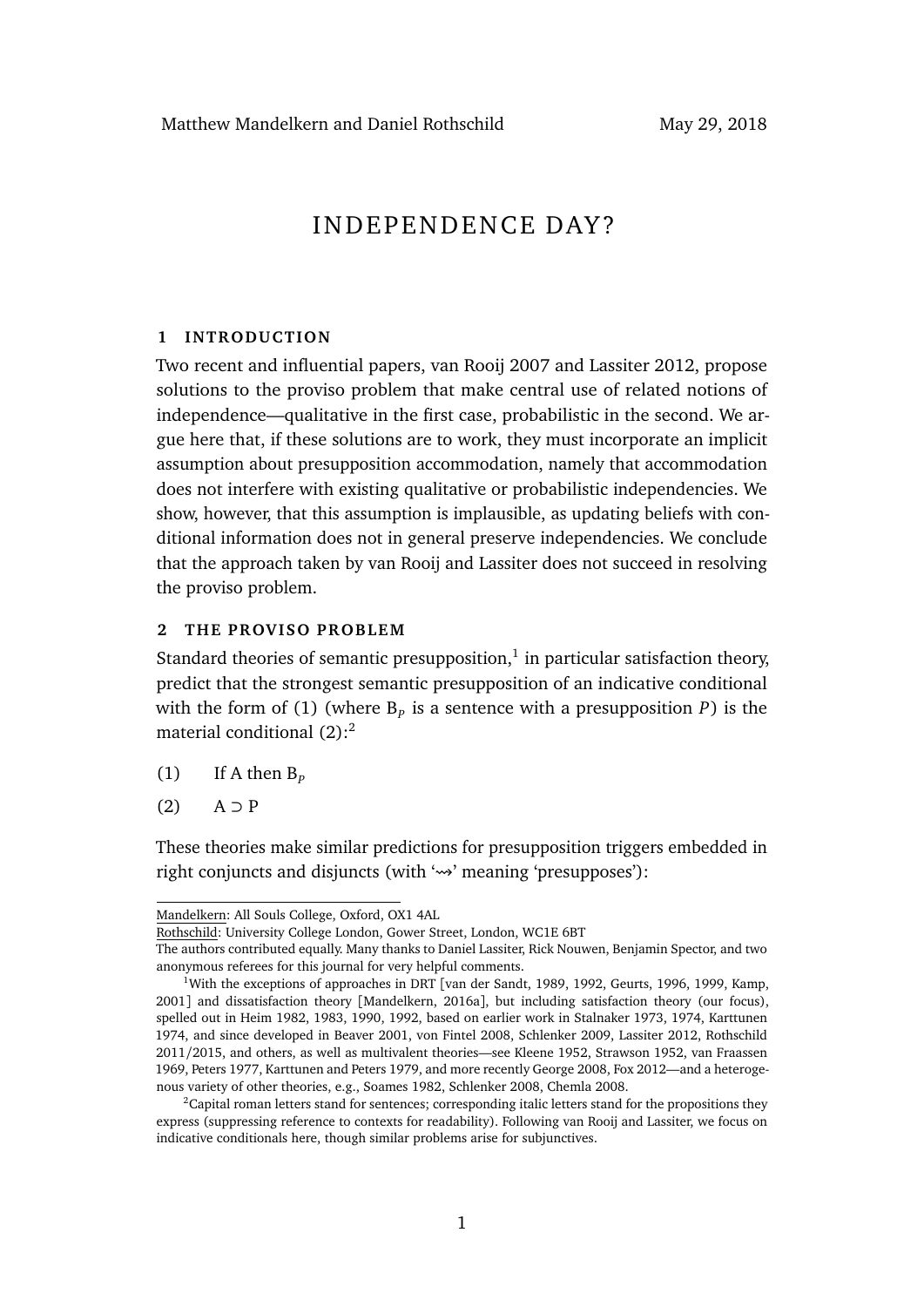(3) A and B*<sup>P</sup>*  $→ A ⊃ P$ 

(4) 
$$
A \text{ or } B_p
$$
  
 $\rightarrow \neg A \supset P$ 

Are these predictions correct? According to satisfaction theory, the presuppositions of a sentence are contents that an input context must entail before the sentence can be added to the context. Consider an example (modified slightly) from [Geurts 1996:](#page-19-0)

<span id="page-1-0"></span>(5) If Theo hates sonnets, then so does his wife.

According to the predictions just reviewed, given that 'his [Theo's] wife' presupposes that Theo has a wife, (5) presupposes the material conditional (6) (perhaps most naturally realized in natural language as the truth-conditionally equivalent disjunction in (7)):

- <span id="page-1-1"></span>(6) Theo hates sonnets ⊃ Theo has a wife.
- (7) Theo doesn't hate sonnets or Theo has a wife.

Now consider a context which entails (7). One way to imagine such a context is to imagine, for instance, that Mark has asserted (7) and it has been accepted in the context. Then suppose that Susie asserts [\(5\).](#page-1-0) According to satisfaction theory, the presupposition of [\(5\)](#page-1-0) is satisfied in this context, and so we will not be required to *accommodate* any new presuppositions when [\(5\)](#page-1-0) is asserted—that is, we will not need to quietly adjust the input context in order to make sure that [\(5\)'](#page-1-0)s presuppositions are all satisfied. And indeed, this seems to be just what we observe. In particular, in such a context, an assertion of [\(5\)](#page-1-0) is not felt to presuppose that Theo has a wife. One classic test for presupposition is the 'Hey wait a minute'-test [[von Fintel, 2008](#page-19-8)]: in the context in question, responding to [\(5\)](#page-1-0) with something like 'Hey wait a minute! I didn't know Theo had a wife!' feels like a non sequitur. This result is consistent with the predictions of satisfaction theory.

But problems arise when we consider an assertion of [\(5\)](#page-1-0) in a context that *does not* already entail its presupposition in [\(6\).](#page-1-1) For instance, consider a context in which nothing is known about Theo, and suppose that Susie asserts [\(5\).](#page-1-0) Susie will ordinarily be felt to be presupposing not just the material conditional [\(6\),](#page-1-1) but also its unconditional consequent: that Theo has a wife. The easiest way to see this, again, is to note that, in *this* context—unlike the one just imagined—a response to [\(5\)](#page-1-0) with 'Hey wait a minute! I didn't know Theo has a wife!' feels entirely appropriate. This suggests that the presupposition we accommodate in this context—what we add to the common ground to render Susie's assertion felicitous—is something stronger than the predicted conditional presupposition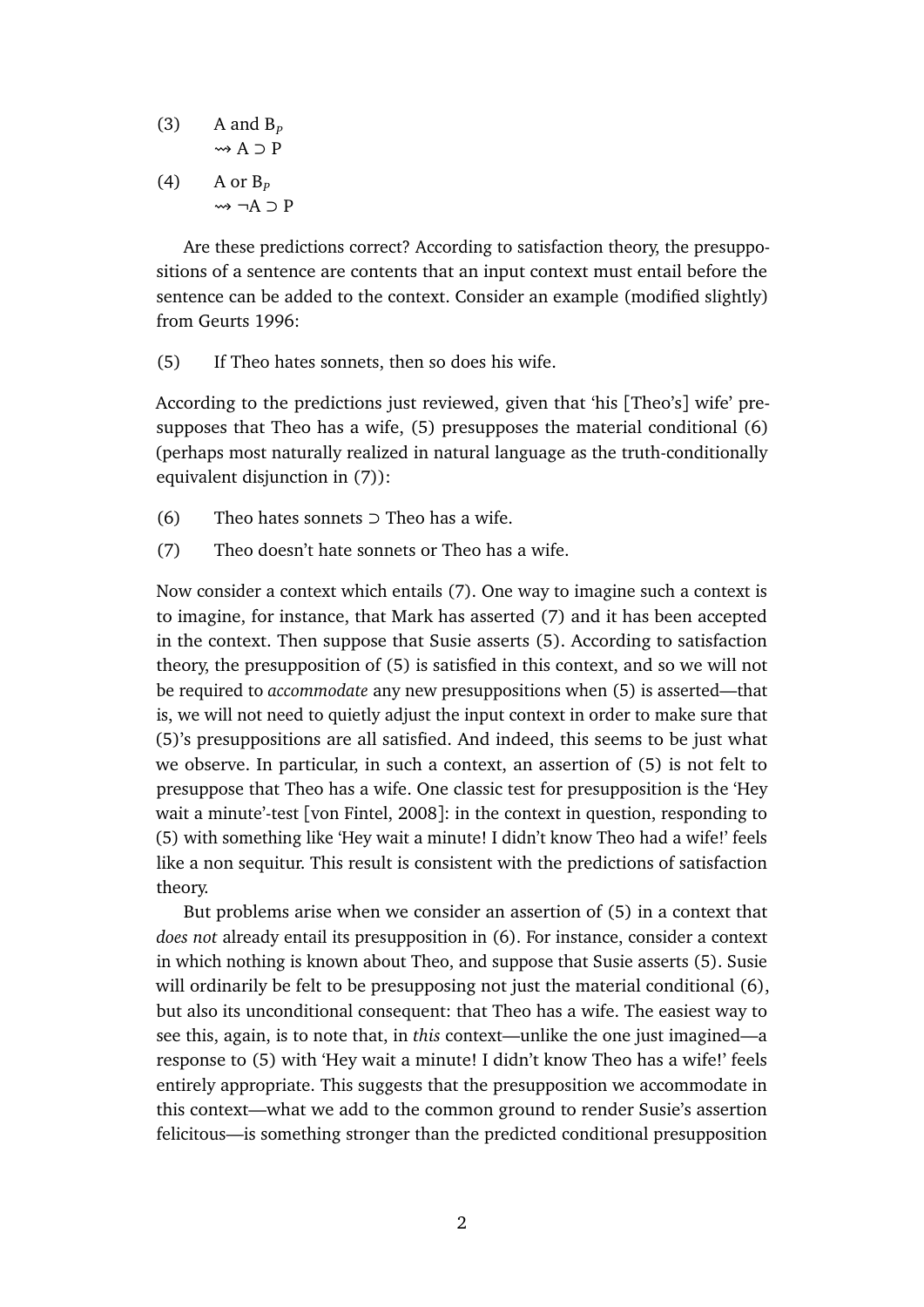[\(6\)](#page-1-1) of [\(5\),](#page-1-0) and instead is the unconditional consequent of [\(6\).](#page-1-1)

Examples like this one have led to a consensus in the literature that the predictions of satisfaction theory about the presupposition of [\(5\)](#page-1-0) seem perfectly adequate when we focus on *contexts which already entail that presupposition*. But when we look at contexts in which something must be accommodated, it looks as though we are inclined to accommodate something much stronger than what satisfaction theory predicts we have to accommodate. Similar issues arise for conjunctions and disjunctions.

This gap between the predicted *conditional* semantic presuppositions of complex sentences embedding presupposition triggers, on the one hand, and the observed *unconditional* propositions which we accommodate when the conditional presupposition is not already common ground, on the other, is the proviso problem. The name was given by [Geurts](#page-19-0) [[1996](#page-19-0)], but the problem has been recognized at least since [Karttunen and Peters 1979.](#page-20-11) Let us emphasize that this is a problem about *accommodation* in particular. [Geurts](#page-19-0) [[1996,](#page-19-0) p. 270–271] is particularly clear about the link between the proviso problem and accommodation: he argues that *if* the satisfaction theory could only make the correct prediction about *accommodation* in cases like [\(5\)](#page-1-0) then there would be no proviso problem. That is, the predictions made by satisfaction theories which are apparently problematic are *just* its predictions about accommodations. [Heim](#page-19-12) [2006](#page-19-12) puts this point particularly clearly: 'When the predicted conditional presupposition is in the common ground, the [relevant] sentences are felicitous and don't require additional accommodation. The [problematic] judgments. . . are judgments about what we spontaneously accommodate when presented with out-of-the-blue utterances.' (See also [von Fintel 2008,](#page-19-8) 160–161 for the same point.) We emphasize this here because neither van Rooij or Lassiter frames the proviso problem as a problem about accommodation in particular.<sup>[3](#page-2-0)</sup> In this paper we adapt their views slightly—and charitably, we hope—to explicitly cover the case of accommodation (i.e. to cover cases in which the context before the utterance is not one in which the speaker can assume the listener has already accepted the presupposition).[4](#page-2-1)

Before proceeding, we should note that, in two important classes of cases, the predictions of satisfaction theory seem to be vindicated. The first class comprises sentences like (8):

(8) If Theo has a wife, his wife hates sonnets.

Satisfaction theory predicts that the presupposition of (8) is 'Theo has a wife  $\supset$ Theo has a wife', which is, of course, a tautology, and thus satisfaction theory predicts that (8) has no non-trivial presuppositions. This prediction seems to be

<span id="page-2-1"></span><span id="page-2-0"></span><sup>&</sup>lt;sup>3</sup>Thanks to two anonymous referees for noting this point.

<sup>&</sup>lt;sup>4</sup>In Lassiter's framework, these are cases in which the speaker cannot assume the listener has already conformed their credences to the presuppositional requirements.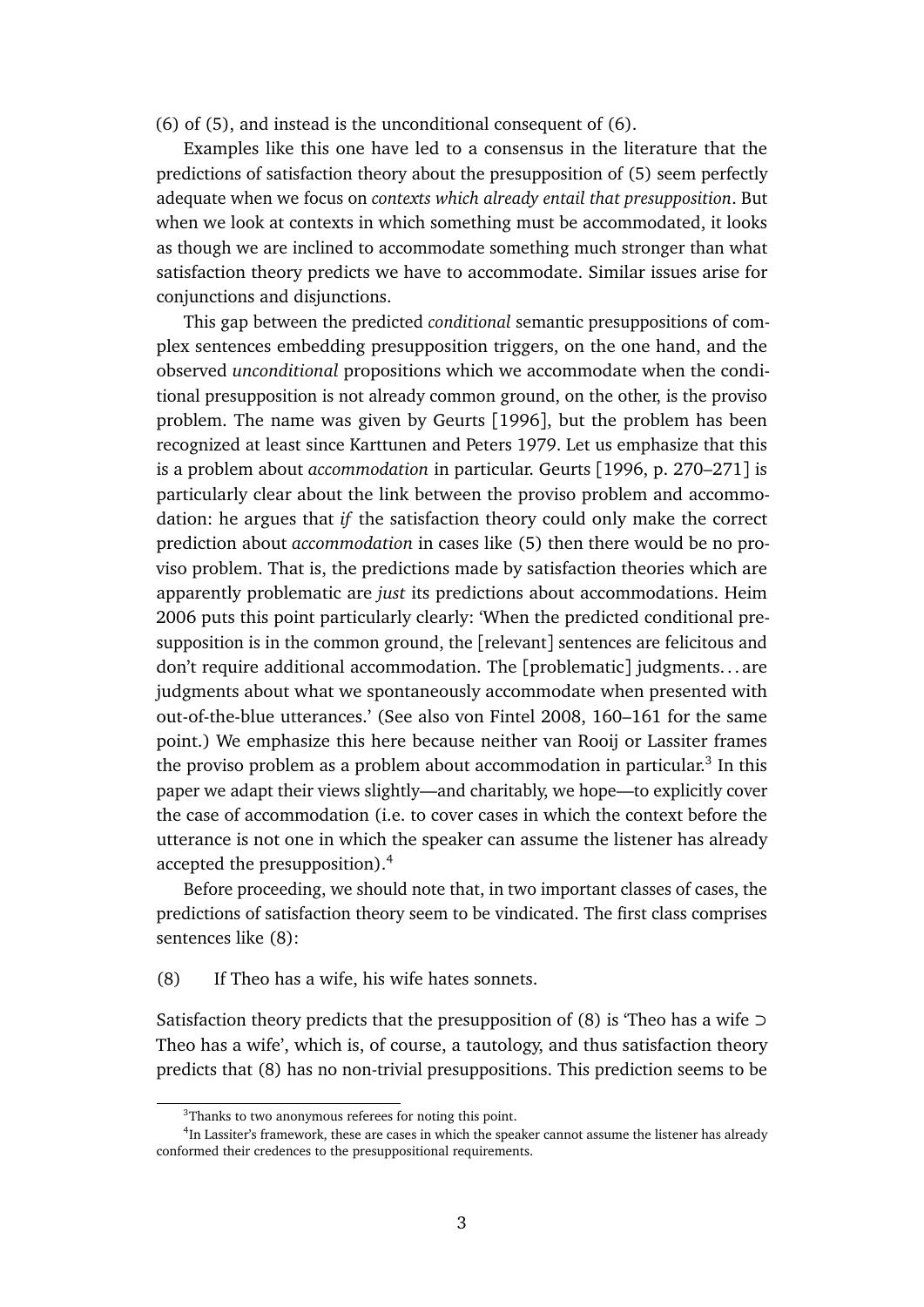correct: there are no contexts in which someone who asserts (8) will be felt to presuppose that Theo has a wife. (This point, while important to keep in mind, will not play much of a role in what follows.)

Second, in *some* cases, we *do* seem to accommodate the predicted conditional presupposition of satisfaction theory. Consider (9):<sup>[5](#page-3-0)</sup>

<span id="page-3-1"></span>(9) If Buganda is a monarchy, then Buganda's king will be at the meeting.

If someone asserts (9) in a null context, we will typically accommodate (10), *not* (11):

- (10) Buganda is a monarchy ⊃ Buganda has a king.
- (11) Buganda has a king.

(10) is non-trivial—monarchies can have queens as well—and yet in this case we really do seem to accommodate a conditional, whereas in [\(5\)](#page-1-0) we did not. An adequate solution to the proviso problem must make sense not only of the fact that, in cases like [\(5\),](#page-1-0) we accommodate something stronger than the predicted conditional presupposition, but also of the fact that, in cases like this one, we accommodate just the conditional.

# **3 TWO NOTIONS OF INDEPENDENCE**

Van Rooij [[2007](#page-20-0)] and [Lassiter](#page-20-1) [[2012](#page-20-1)] propose closely related solutions to the proviso problem: accounts which aim to explain why we accommodate something unconditional in cases like [\(5\)](#page-1-0) (if we have to accommodate something at all), but only a conditional in cases like [\(9\).](#page-3-1) Both accounts make crucial use of a notion of independence. We begin our discussion of these accounts by defining the two notions and discussing the relationship between them.

We begin with van Rooij's notion of QUALITATIVE INDEPENDENCE (our term). Van Rooij's paper in fact defines two distinct notions of independence. Van Rooij claims these are equivalent, but, as we show in Appendix [A,](#page-13-0) they turn out not to be. However, as far as we can tell, this fact is inessential to the main thrust of van Rooij's theory, and so we think the most charitable option is to ignore the first notion of independence and focus on the second; see Appendix [A](#page-13-0) for discussion of why we think this is the right notion of the two to focus on. Apart from this (we hope charitable) emendation—and the generalization of the account to cover accommodation explicitly—our summary of van Rooij's theory is intended to be faithful to his presentation.

Van Rooij is working in a standard Boolean framework in which a background context can be characterized as a set of possible worlds from a stock of worlds *W*, and propositions are also subsets of *W*. Van Rooij adopts satisfaction theory as his theory of semantic presupposition, on which presuppositions are propositions

<span id="page-3-0"></span> $5$ Following many similar examples in the literature; see [Geurts 1996,](#page-19-0) [Beaver 2001.](#page-18-0)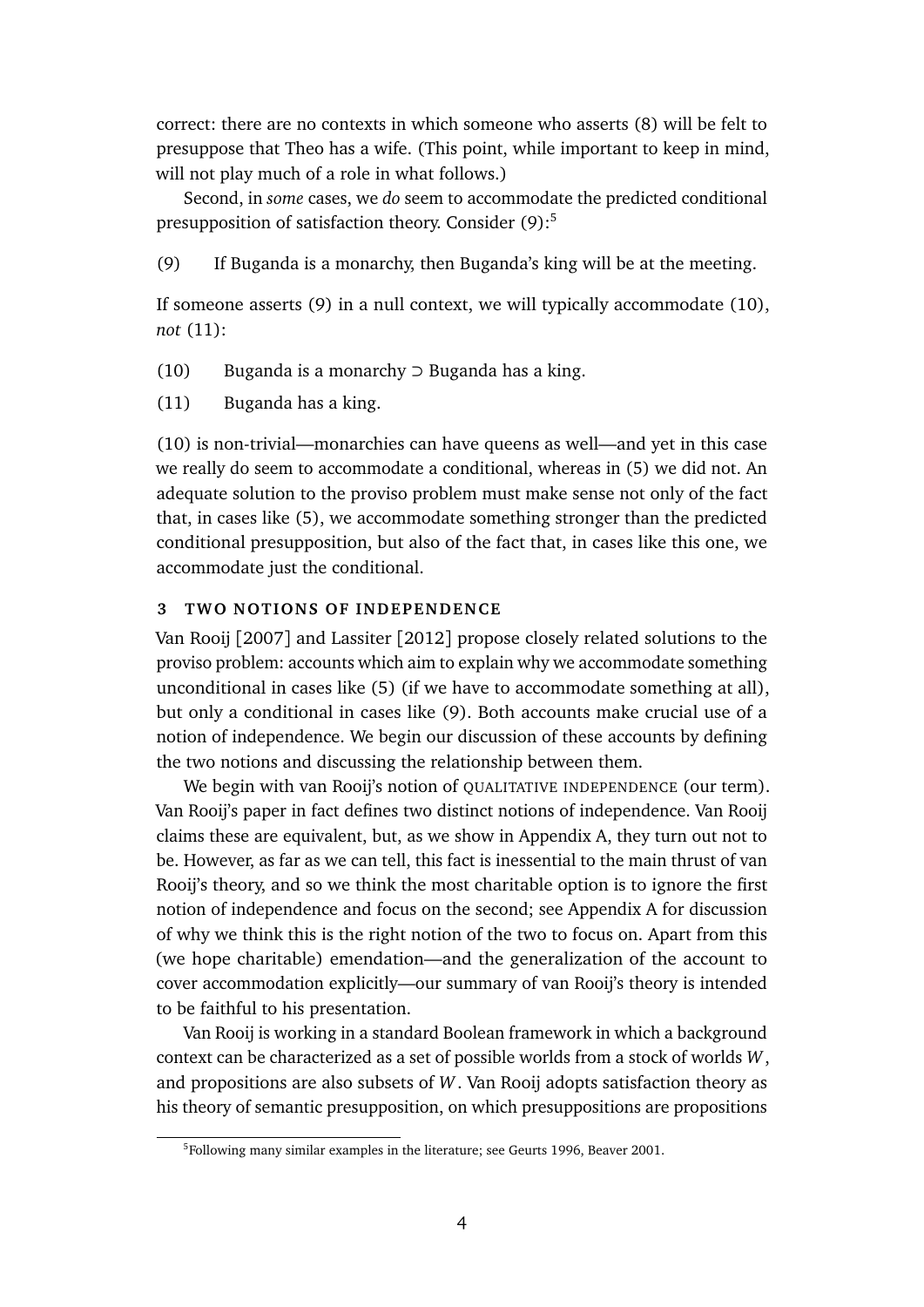which must be entailed by their input contexts. The central notion in van Rooij's account is that of the qualitative independence of *A* and *B*, relative to a context *s*: [6](#page-4-0)

Propositions *A* and *B* are QUALITATIVELY INDEPENDENT in a context *s* iff a) if  $A \cap s \neq \emptyset \land B \cap s \neq \emptyset$  then  $A \cap B \cap s \neq \emptyset$ b) if  $A^c \cap s \neq \emptyset \land B \cap s \neq \emptyset$  then  $A^c \cap B \cap s \neq \emptyset$ c) if  $A \cap s \neq \emptyset \land B^c \cap s \neq \emptyset$  then  $A \cap B^c \cap s \neq \emptyset$ 

d) if  $A^c \cap s \neq \emptyset \land B^c \cap s \neq \emptyset$  then  $A^c \cap B^c \cap s \neq \emptyset$ .

The notion of independence that plays a key role for Lassiter is closely related, but is probabilistic rather than qualitative. Lassiter argues that the operative notion of an information state in the theory of presupposition should not be a context (a set of possible worlds), but rather a probability function over a set of possible worlds. Lassiter proposes that presuppositions need not be entailed by their input context, in the standard qualitative sense, but rather must have high probability (higher than a threshold *t*) in their local information state. The notion of independence that plays a key role in Lassiter's theory is just the standard probabilistic one:

Propositions *A* and *B* are PROBABILISTICALLY INDEPENDENT relative to a probability function *p* iff  $p(A \cap B) = p(B)p(A)$ .

There is a precise sense in which Lassiter and van Rooij's notions are related: for a finite set of worlds *W*, subsets *A* and *B* of *W* are qualitatively independent in a context *s* just in case there is a probability space built on *W* which assigns non-zero probability to all and only the worlds of *s*, and which makes *A* and *B* probabilistically independent. The proof is in Appendix [B.](#page-15-0) At a high level, this fact shows that there is a sense in which qualitative independence is the corollary of probabilistic independence in a qualitative framework, though also a sense in which it is weaker.

## **4 FROM INDEPENDENCE TO STRENGTHENING**

Now we are in a position to see how van Rooij and Lassiter use their notions of independence to try to solve the proviso problem.

In both cases we apply their accounts to cases in which a presupposition needs to be accommodated rather than cases in which a presupposition is already accepted in the context. We do this because, as we argued in Section [2,](#page-0-2) these cases which are problematic for a satisfaction-style theory. It is in these cases that the satisfaction theory struggles to explain why we accommodate unconditional presuppositions when conditional presuppositions should be sufficient.

<span id="page-4-0"></span><sup>&</sup>lt;sup>6</sup>Where *P* is a proposition,  $P^c$  is its complement in *W*, i.e. *W* \ *P*.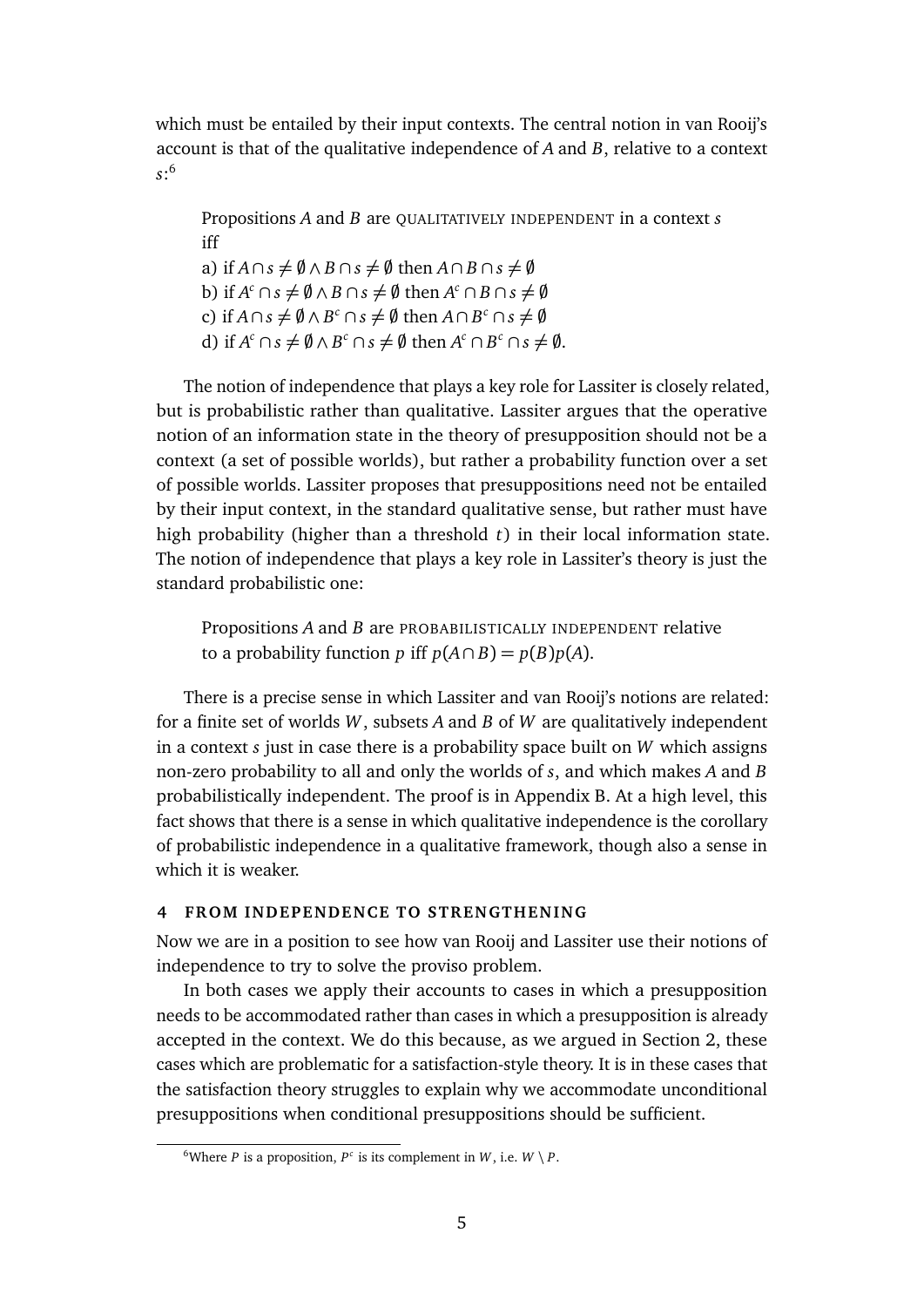We begin with van Rooij, who, recall, is working in the framework of satisfaction theory. Suppose the conditional  $\Gamma$ If A, then  $B_p$ <sup> $\Gamma$ </sup> is asserted in a context *c* which does not already include  $A \supset P$ . This, again, is the case that is of interest to us, since there is no problem for satisfaction theory in cases in which  $A \supset P$ is already entailed by the input context. According to satisfaction theory, this presupposition will need to be accommodated: quietly added to the context so that we can process the assertion. In particular, the context after accommodation (call it *c* 0 ) will have to entail *A* ⊃ *P*. Van Rooij assumes, following [Stalnaker 1975,](#page-21-1) that a conditional can only be asserted when its antecedent is compatible with the context, so *A* is compatible with *c*; van Rooij is not explicit about it, but he must be assuming that *A* must remain compatible with *c* through the process of accommodation, so *A* is also compatible with *c* 0 . Now suppose that *A* and *P* are qualitatively independent in *c*, and *remain independent* in the posterior context  $c'$ . The only way these conditions can all be met is if  $c'$  entails P. Otherwise, there would be  $P^c$  worlds in  $c'$ , and since we know there are *A* worlds in  $c'$ , there would have to be *A*∩ *P<sup>c</sup>* worlds in *c'*, by the qualitative independence of *A* and *P*, contrary to the assumption that *c'* entails  $A \supset P$ .

In short, if *A* and *P* are qualitatively independent in a context, *and that qualitative independence is preserved through the process of accommodation* when  $\Gamma$ If A, then  $B_p$ <sup>→</sup> is asserted, then *P*, and not just *A*  $\supset$  *P*, will be entailed by the posterior context.

And how does this story help with the proviso problem? Van Rooij's idea is that, as a matter of empirical fact, the conditional presuppositions which we tend to strengthen are just those which are qualitatively independent in most contexts. To compare the two key examples from above, *Theo hates sonnets* will typically be treated as qualitatively independent of *Theo has a wife*, and so we will generally strengthen 'Theo hates sonnets ⊃ Theo has a wife' to 'Theo has a wife' when we have to accommodate this presupposition. By contrast, *Buganda has a king* will often *not* be treated as qualitatively independent of *Buganda has a monarchy*, since there will be no worlds where Buganda fails to be a monarchy but still has a king; and so 'Buganda is a monarchy ⊃ Buganda has a king' is correctly predicted to remain unstrengthened.

Lassiter's story is similar to van Rooij's, albeit in a slightly different background setting (and with some interesting empirical differences on which, however, we will not focus).<sup>[7](#page-5-0)</sup> Lassiter's theory of presupposition is a probabilistic variant of satisfaction theory: when  $\Gamma$ If A, then  $B_p$ <sup> $\Gamma$ </sup> is asserted, on Lassiter's theory, speakers must ensure that the conditional probability of *P* on *A* is suitably high— that is, is above some threshold  $t$ <sup>[8](#page-5-1)</sup>. In this framework, the proviso problem arises

<span id="page-5-1"></span><span id="page-5-0"></span><sup>7</sup>A similar idea to Lassiter's can be found in [Singh 2007,](#page-20-14) [2008,](#page-20-15) [Schlenker 2011.](#page-20-16)

<sup>&</sup>lt;sup>8</sup> Lassiter thinks speakers can only assert something if they believe its presuppositions are given a high conditional probability by themselves as well as by their audience (as in his (9) on p. 10). So we can, loosely, think of Lassiter as also putting a condition on the 'context' or 'common ground'. We speak in this way throughout the paper in order to emphasize the connections between Lassiter's paper and traditional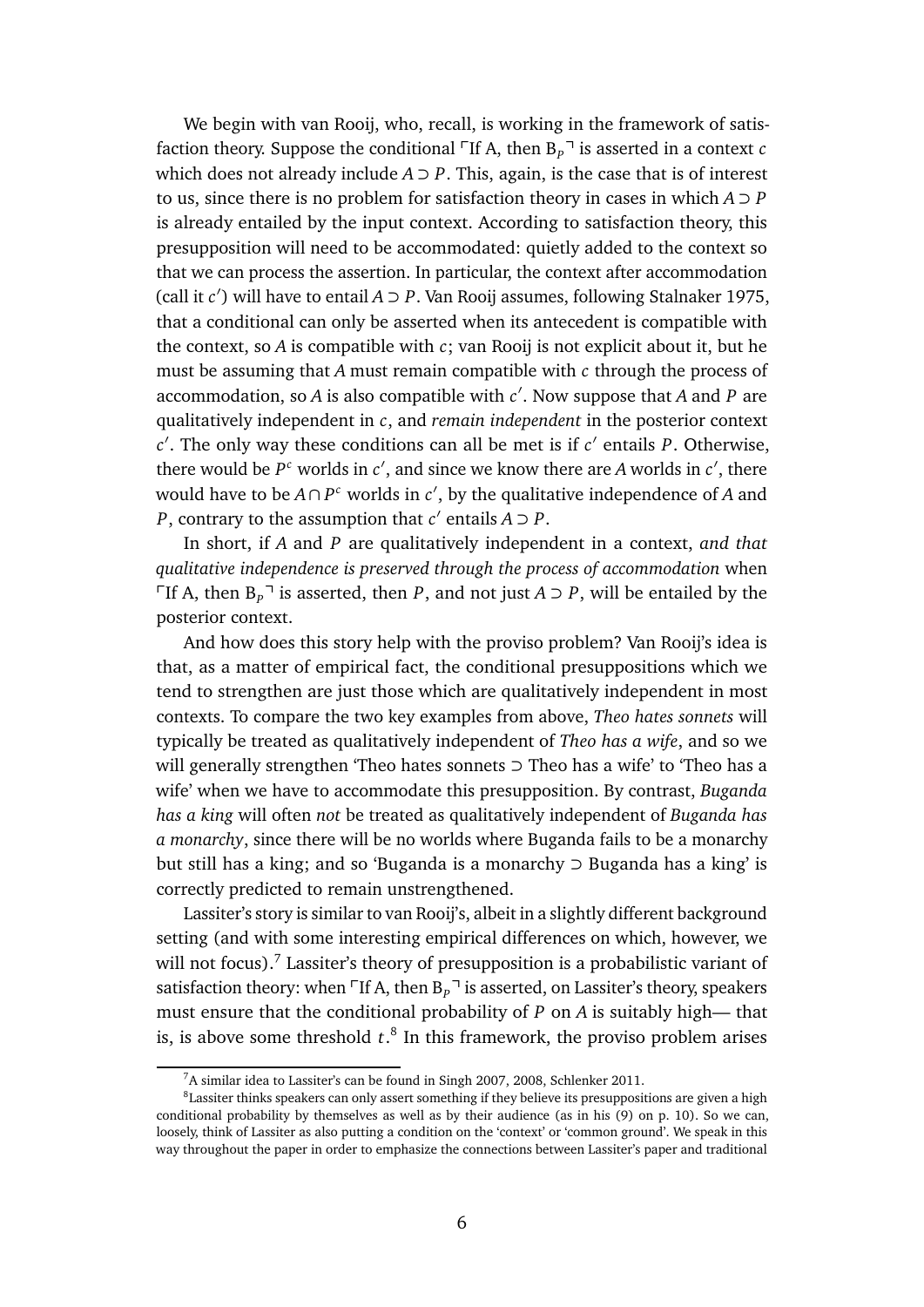in essentially the same form as for satisfaction theory: in many cases in which we must change the input context to meet this presuppositional requirement, it seems as though we do so by not only setting the conditional probability of *P* on *A* high, but also setting the *unconditional* probability of *P* high. This will be so in the case of Geurts' [\(5\)](#page-1-0) (we not only set the conditional probability of *Theo has a wife* on *Theo hates sonnets* high; we also set the unconditional probability of *Theo has a wife* high). In other cases, however, as in the case [\(9\),](#page-3-1) it seems that we only update by setting the conditional probability of *P* on *A* high, without making *P* unconditionally probable (we set the probability of *Buganda has a king* on *Buganda is a monarchy* high, without making it unconditionally probable that Buganda has a king).

Lassiter proposes to make sense of this situation as follows. Suppose that  $\ulcorner$  If A, then  $B_p$ <sup> $\bar{P}$ </sup> is asserted in a context in which the conditional probability of *P* on *A* is not yet high. On Lassiter's theory, speakers must change the context—they must 'accommodate,' to extend the ordinary usage of that word—to ensure that the conditional probability of *P* on *A* is above a threshold *t*. It follows that, relative to the posterior probability function  $p'$  (the probability function that results from this accommodation),  $p'(P|A) \ge t$ . Now suppose further that *A* and *P* are probabilistically independent in *c*, and *that this probabilistic independence is preserved through the process of accommodation*. Now, by the assumption that *P* and *A* are probabilistically independent under  $p'$ , and the standard definition of con-ditional probability<sup>[9](#page-6-0)</sup> (assuming  $p(A) > 0$ ),  $p'(P|A) = \frac{p'(P \cap A)}{p'(A)}$  $\frac{p'(P \cap A)}{p'(A)} = \frac{p'(P)p'(A)}{p'(A)}$  $\frac{(P)p'(A)}{p'(A)} = p'(P).$ That is, when *P* and *A* are probabilistically independent under  $p'$ , the conditional probability of *P* on *A* under  $p'$  is equal to the unconditional probability of *P* under  $p'$ . So, since  $p'(P|A) \ge t$ , it follows that  $p'(P) \ge t$ . Thus the posterior context will support *P* (in the probabilistic sense of assigning suitably high probability), and not just  $A \supset P$ . In short, if *A* and *P* are probabilistically independent in a context, *and that probabilistic independence is preserved through the process of accommodation*, then the posterior context will support *P*, and not just  $A \supset P$ .

This solution promises to make sense of the contrast between our two key examples in very similar ways to van Rooij's proposal. In most contexts, *Theo hates sonnets* will be treated as probabilistically independent of *Theo has a wife*; so when we update the context to make the conditional probability of the latter on the former high, we will also thereby update to make the *unconditional* probability of *Theo has a wife* high. By contrast, *Buganda has a king* and *Buganda is a monarchy* will *not* in most contexts be treated as probabilistically independent: the latter will usually probabilify the former. So when we update contexts to make the conditional probability of the former on the latter high, we will typically *not* strengthen to make the unconditional probability of the former on the latter

satisfaction theory, though the common ground here need not have the iterated structure characteristic of the common ground in standard formulations of satisfaction theory—an issue which does not bear on our claims here.

<span id="page-6-0"></span><sup>&</sup>lt;sup>9</sup>On which  $p(A|B) = \frac{p(A \cap B)}{p(B)}$  provided  $p(B) > 0$ .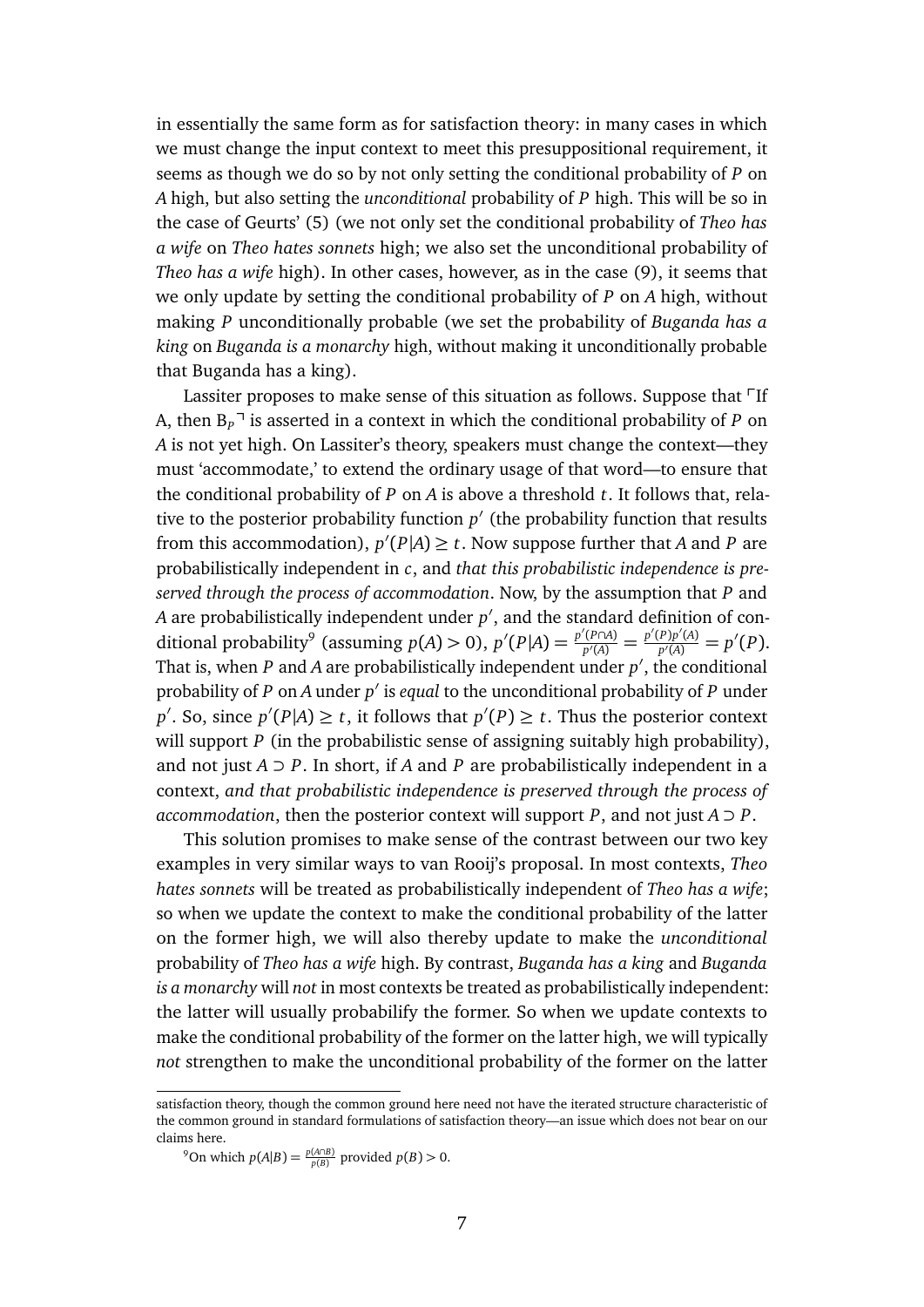high.

So far, this account is very similar to van Rooij's, albeit with a probabilistic rather than qualitative notion of independence. In some other cases, van Rooij's and Lassiter's accounts diverge. One point of departure comes from cases where qualitative and probabilistic independence come apart. A second divergence comes from cases in which *A* and *P* are not intuitively independent in any sense, but rather *A decreases* the probability of *P*—that is,  $p(P|A) < p(P)$ . In that case, assuming, again, that this property of probability distributions is preserved across accommodation, if the posterior probability function  $p'$  has  $p'(P|A) \ge t$ , then, since  $p'(P) \ge p'(P|A)$ , we will also have  $p'(P) \ge t$ . Lassiter gives examples that suggest that, indeed, we strengthen presuppositions not only when the antecedent and consequent are independent, but also when the antecedent disprobabilizes the consequent.<sup>[10](#page-7-0)</sup> For this reason, Lassiter takes his account to be more general than independence-based accounts such as van Rooij's.

# **5 TH E PROB L EM : PR E S ERVAT ION THRO U GH ACCOMMO DAT ION**

These stories are elegant and insightful, and there is much to like about them. But our exposition makes clear that both approaches make a crucial assumption: that the relevant kinds of independence (and, in Lassiter's case, disprobabilization) properties will generally be *preserved across presupposition accommodation*. [11,](#page-7-1)[12](#page-7-2) Thus, for instance, focusing first on van Rooij's theory, we want to predict that when we accommodate the conditional presupposition [\(6\),](#page-1-1) it will be strengthened to the unconditional [\(12\):](#page-7-3)

- <span id="page-7-3"></span>[\(6\)](#page-1-1) Theo hates sonnets ⊃ Theo has a wife.
- (12) Theo has a wife.

To predict this strengthening, we must assume that *Theo has a wife* is qualitatively independent of *Theo hates sonnets*. This assumption perfectly plausible for most 'default' contexts. In general, there is no reason to think that, in a given context, we would, for example, leave open that Theo does or does not hate sonnets, but assume that either he doesn't hate sonnets, or he has a wife (one way to violate qualitative independence). And, likewise, in general, there is no reason to think Theo hating sonnets is probabilistically relevant to his having a wife.

But *these* assumptions are not yet sufficient to account for the strengthening of [\(6\)](#page-1-1) to [\(12\).](#page-7-3) What we need, moreover, is the claim that this independence assumption persists *even after* the context is updated with the material conditional [\(6\)](#page-1-1) by way of presupposition accommodation. Without this assumption, again,

<span id="page-7-1"></span><span id="page-7-0"></span><sup>&</sup>lt;sup>10</sup>P disprobabilizes *Q* relative to *p* iff  $p(Q|P) < p(Q)$ .

 $11$ We here again note that this assumption arises only as part of our extension of their accounts to deal with the crucial case of accommodation; again, they themselves do not explicitly discuss such cases, and hence do not directly address the proviso problem.

<span id="page-7-2"></span> $12$ See [Franke 2007,](#page-19-13) [Francez 2015,](#page-19-14) [Goebel 2017](#page-19-15) for related points about different formulations of independence conditions.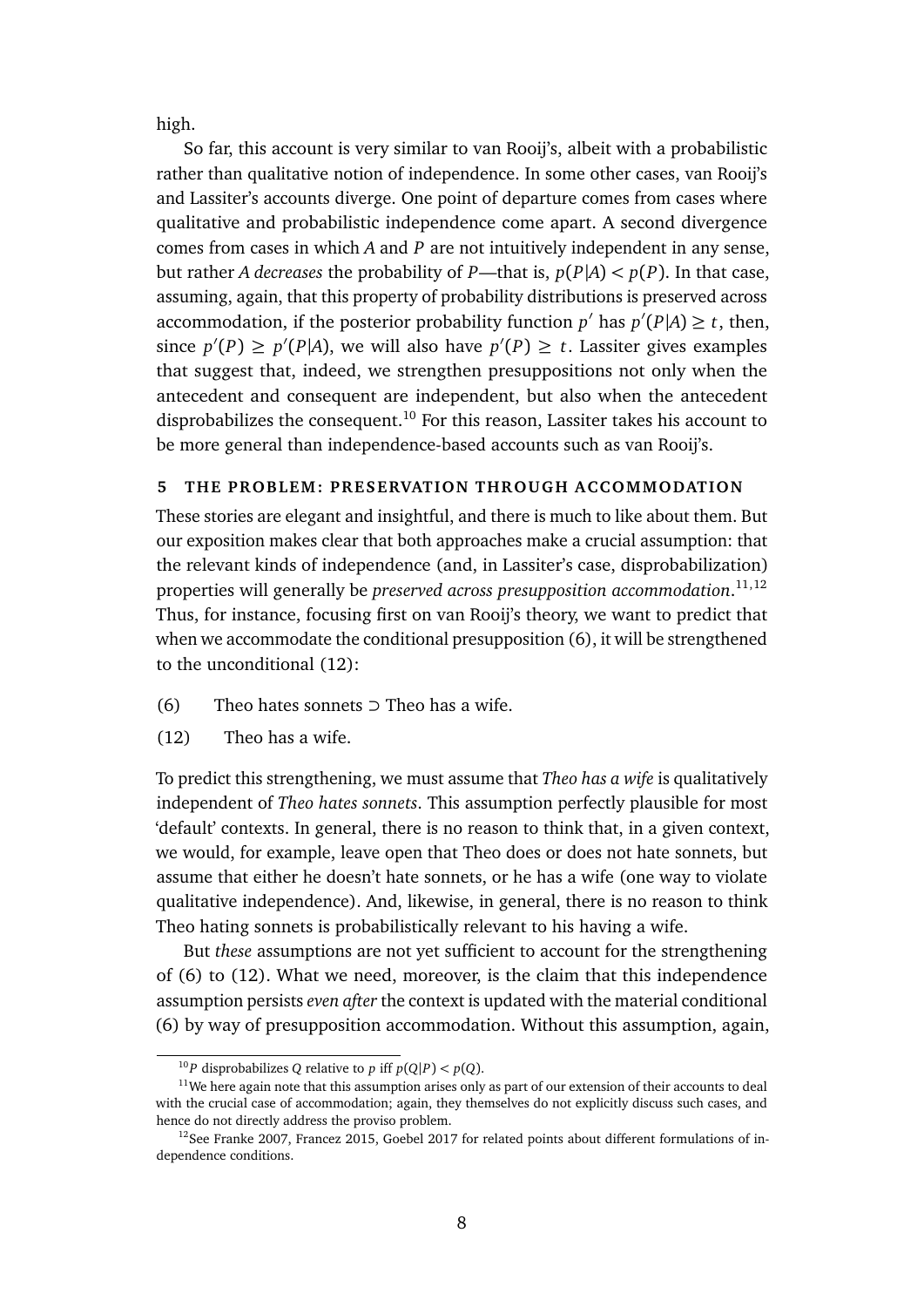we do not have what we need. The qualitative independence of *Theo hates sonnets* and *Theo has a wife* in the *antecedent* context does not yet get us strengthening; it is only if these remain independent after [\(6\)](#page-1-1) is accommodated that we know [\(6\)](#page-1-1) will be strengthened to [\(12\).](#page-7-3)

Likewise, in Lassiter's framework, we want to predict that when we adjust the input context to make the conditional probability of *Theo has a wife* on *Theo hates sonnets* high, we will *also* make the unconditional probability of *Theo has a wife* high. To predict this, we must assume that *Theo has a wife* is probabilistically independent of (or disprobabilized by) *Theo hates sonnets*. As an assumption about most 'default' contexts, the former of these assumptions—that these propositions are treated as probabilistically independent—seems perfectly plausible. But *that* assumption, again, does not yet suffice to ensure that, when we accommodate to make the conditional probability of *Theo has a wife* on *Theo hates sonnets* high, we also make the unconditional probability of *Theo has a wife* high. What we need is the additional assumption that these propositions *remain* probabilistically independent after this update. It is only if we make this assumption that we can conclude that the posterior context assigns high probability to *Theo has a wife*.

But what reason do we have to think these will remain independent after accommodation? One possibility is that van Rooij and Lassiter are implicitly making the following closely related assumptions, respectively:

QUALITATIVE RESPECT: If *A* and *P* are qualitatively independent in a given context and we accommodate a presupposition of the form *A* ⊃ *P*, *A* and *P* will remain qualitatively independent in the posterior context.

PROBABILISTIC RESPECT: If *A* and *P* are probabilistically independent (resp. *A* disprobabilizes *P*) in an input context, and we accommodate a presupposition that the probability of *P* on *A* is high, then *A* and *P* will remain probabilistically independent (resp. *A* will still disprobabilize *P*) in the posterior context.

If these RESPECT principles could be justified, then this would explain why, in van Rooij's framework, when *A* and *P* are qualitatively independent, we generally strengthen  $A \supset P$  to  $P$  when we accommodate it; and, in Lassiter's framework, when *A* and *P* are probabilistically independent, or *A* disprobabilizes *P*, we generally make the probability of *P* high when we accommodate a presupposition that the conditional probability of *P* on *A* is high. And, given the discussion so far, this result is just what we need to solve the proviso problem (at least *modulo* the further issues discussed in the conclusion).

But what could justify these RESPECT principles? Van Rooij and Lassiter do not discuss them explicitly, and it is hard for us to find a conceptually respectable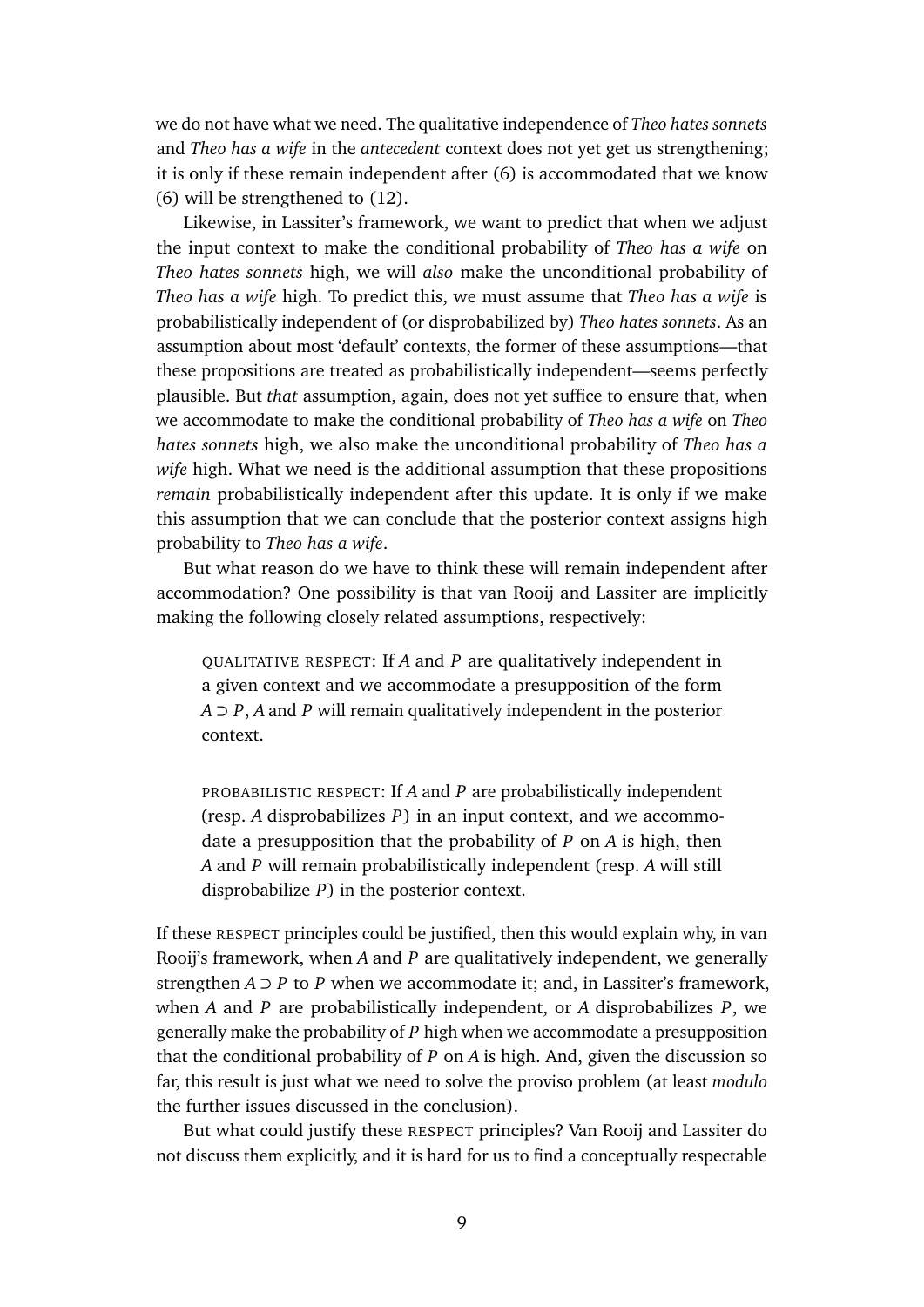foundation for either one.

The first point to make here is that presupposition accommodation is just supposed to be change in beliefs (qualitative or probabilistic), and changes in beliefs do not *in general* respect independences. To take a simple case, suppose I think that *Bill goes to the party* and *Sue goes to the party* are qualitatively and probabilistically independent, and that I have no idea whether either is true. Suppose further I don't know whether Bill and Sue are dating. Then I learn they are dating and go everywhere together. Then I should no longer take *Bill goes to the party* and *Sue goes to the party* to be either qualitatively or probabilistically independent. I should not leave it open that one goes to the party while the other does not. And I should judge the probability that Sue goes, conditional on the probability that Bill goes, to be much higher than the unconditional probability that Bill goes.

Take another case. Suppose we don't know if either Bill or Ted is going to the party, and assume that each going is probabilistically independent of the other going. We are then told simply that the conditional probability is high that Bill goes, conditional on Ted going. We thus raise our conditional probability of Bill going, conditional on Ted going. It would be downright weird in this case to assume probabilistic independence is preserved—something which would force us to have high probability in the unconditional proposition that Bill goes. Nothing in what we have learned would justify that.

In addition, updates do not generally maintain disprobabilization. Suppose I think that Bill and Ted dislike each other, so that *Bill goes to the party* makes *Ted goes to the party* less likely, and I antecedently have no idea whether either of them will go the party. Now I learn that Ted is in fact certain to go to the party if Bill does. There is nothing wrong with this update. But in my posterior probability state, *Bill goes to the party* obviously no longer disprobabilizes *Ted goes to the party*.

It thus is not true that updates preserve independence properties, or disprobabilization properties, *in general*. And, worse, it is precisely updates with material conditionals or conditional probabilities which seem to be prime candidates for disrupting independence properties in particular. To return to our example from the beginning, suppose that *Theo hates sonnets* and *Theo has a wife* are antecedently qualitatively independent, and you don't know whether either is true. Now suppose you learn the material conditional *Either Theo doesn't hate sonnets, or he has a wife*. Should the two disjuncts remain qualitatively independent? Intuitively not. You still don't know whether Theo hates sonnets and whether he has a wife. But you can now rule out worlds where he both hates sonnets and doesn't have a wife. That means that the two propositions are no longer qualitatively independent.

Likewise, suppose that *Theo has a wife* and *Theo hates sonnets* are antecedently probabilistically independent. Then you learn that the conditional probability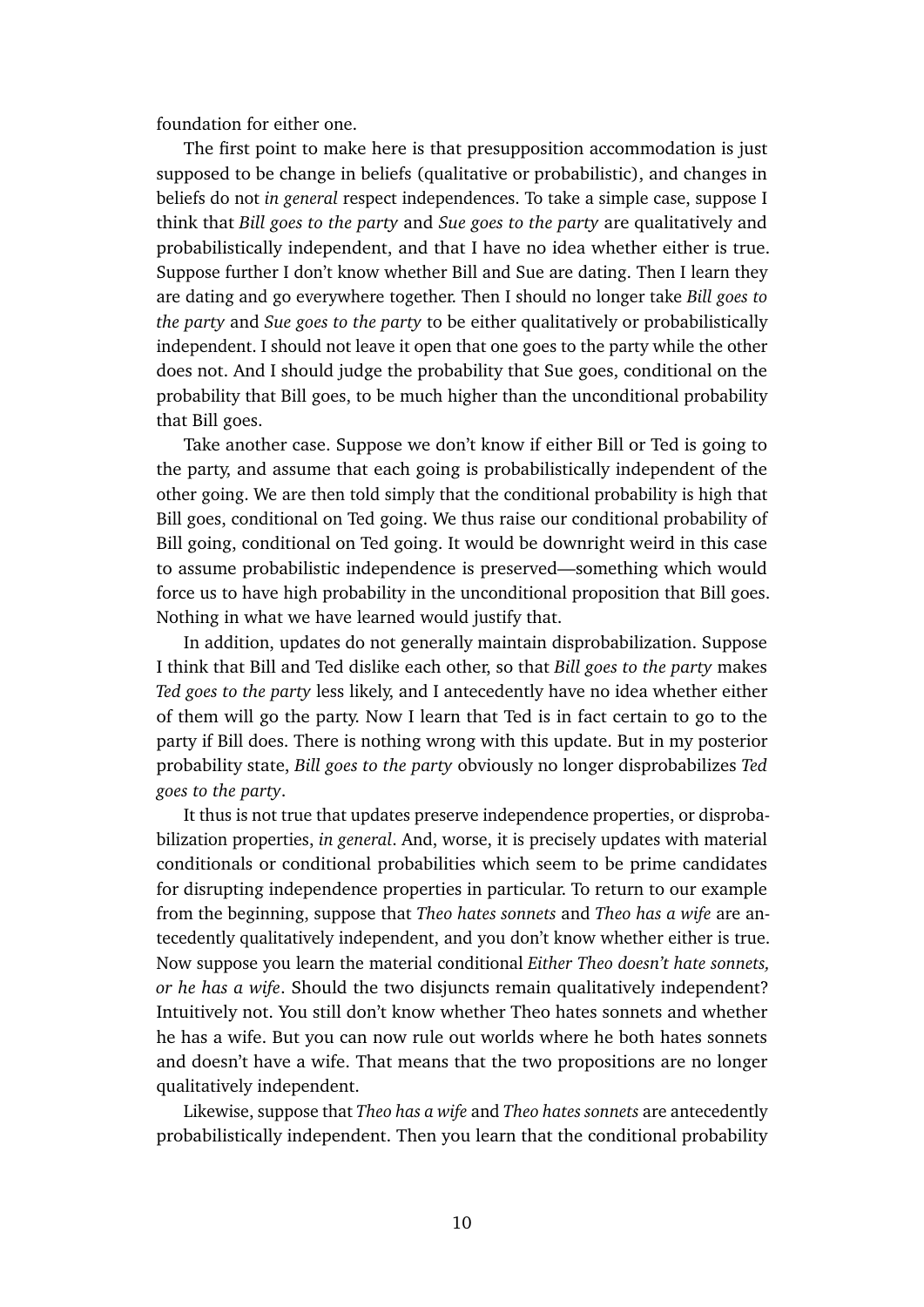of *Theo has a wife* on *Theo hates sonnets* is high (perhaps by way of learning a conditional like *If Theo hates sonnets, then he is very likely to have a wife*). You now have high credence in Theo having a wife, conditional on his hating sonnets. But should you preserve probabilistic independence, so that you *also* have high credence that Theo has a wife? There is clearly no reason for you to do so: intuitively, you haven't learned anything about the chances that Theo has a wife.

We can make these considerations more precise and general as follows. First consider the qualitative case. Suppose *A* and *B* are qualitatively independent, with all of  $A$ ,  $A^c$ ,  $B$ , and  $B^c$  compatible with your information state. Then you learn *A* ⊃ *B* by adding that content in a *minimal way* to your antecedent attitude state. In a standard qualitative framework for modeling belief revision (like AGM theory [[C.E Alchourrón and P. Gärdenfors and D. Makinson, 1985](#page-18-2)]), the minimal update amounts to removing just the *A*∩ *B <sup>c</sup>* worlds from your information state. Such an update is *guaranteed* to disrupt the qualitative independence of *A* and *B*: they will no longer be qualitatively independent on the posterior context, since there will still be *A* and  $B^c$  worlds, but no  $A \cap B^c$  worlds.

The overall picture is the same in the probabilistic case, though the details are more complex. Lassiter, again, takes contexts to be probability functions rather than sets of worlds, and, again, a conditional with the form  $\Gamma$ If A, then  $B_p$ <sup> $\neg$ </sup> will have a presuppositional constraint of the form  $p(P|A) \ge t$ , where *p* is the probability function of the context and *t* is a high threshold. There is no consensus about how to update an arbitrary probability function to meet a new condition like this, for, importantly, this condition is non-propositional: it does not amount to learning a proposition (that is, event), and thus does not amount merely to just conditioning on that proposition.<sup>[13](#page-10-0)</sup> However, given the intuitions elicited above, any plausible rule we adopt to cover this kind of update will not in general maintain the probabilistic independence of *A* and *P*.

Let us briefly consider two prominent such rules for updating one's probability function to respect new information about conditional probabilities. One is to choose a new probability function that minimizes the relative entropy (the *Kullback-Leibler divergence*) from the original function (see [Kullback and Leibler](#page-20-17) [1951;](#page-20-17) this rule is sometimes called *infomin*, following [van Fraassen 1981\)](#page-21-2). The second rule is suggested by [Douven and Romeijn](#page-19-16) [[2011](#page-19-16)] (following a proposal in [Bradley 2005\)](#page-18-3) in response to van Fraassen's [[1981](#page-21-2)] Judy Benjamin problem, and is closely related: this rule minimizes not relative entropy, but rather a closely related quantity, namely inverse relative entropy. Both rules are laid out fully in

<span id="page-10-0"></span> $13$  Jeffrey conditionalization is also not applicable here since one must update a conditional probability rather than a simple probability. Lassiter himself briefly makes use of graphical models in representing presuppositional updates, and it is natural to look to graphical models for guidance on this question. But, first, Lassiter makes explicit that the graphical models are just an expositional tool, and are insufficiently expressive to model probabilistic presupposition update. Second, graphical models are simply representations of probability distributions: they do not come with a special update rule. Thus, the problem of how to update graphical models is just the general problem of how to update probability distributions.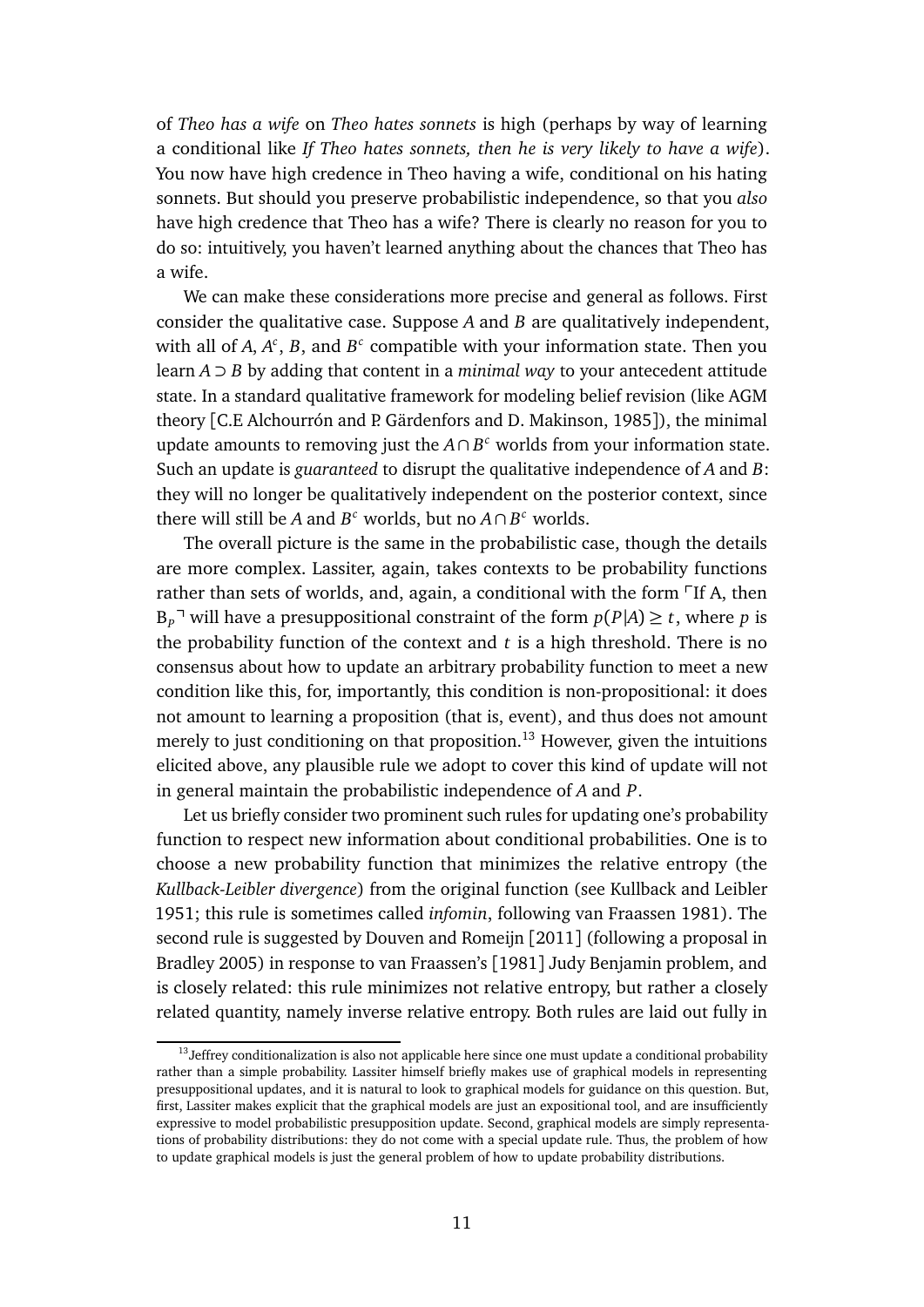Appendix [C.](#page-16-0)

The key fact about both rules for present purposes is that both require that, when we update our probability function to change the probability of *P* given *A*, we ought not to change the conditional probability of *P* given *A c* (provided the probability of *A* remains non-maximal, that is, not 0 or 1). This constraint is very plausible on independent intuitive grounds. Suppose you start out with equal credence in the propositions that Theo hates sonnets and has a wife, that he hates sonnets and doesn't have a wife, that he likes sonnets and has a wife, and that he likes sonnets and doesn't have a wife. You learn just that the probability that Theo has a wife is high conditional on Theo hating sonnets. What should you think about the probability that he has a wife conditional on Theo *not* hating sonnets? Intuitively, this conditional probability should not change at all; you have learned nothing about the chances that he has a wife conditional on him not hating sonnets.<sup>[14](#page-11-0)</sup> This intuition generalizes: learning just something about the numerical range of the conditional probability of *P* on *A* does not generally tell us anything about the conditional probability of *P* on *A c* . But any update rule which satisfies this constraint—which ensures that when we change the conditional probability of *P* on *A*, we leave the conditional probability of *P* on *A c* unchanged—ensures that, if we start with a probability state in which *A* and *P* are probabilistically independent and the probability of *A* is non-maximal, and then update to raise the conditional probability of *P* on *A*, we will always get a new state in which *A* and *P* are *not* independent. Updating conditional probabilities in a way that respects this very intuitive constraint is thus *guaranteed* to disrupt probabilistic independences. More detailed discussion of both rules, and a proof of this fact, are found in Appendix [C.](#page-16-0)[15](#page-11-1)

Thus, coming back to the proviso problem, not only is it the case that updates *in general* do not preserve qualitative or probabilistic independence; worse, updates with material conditionals and updated conditional probabilities are prime candidates for disrupting independence properties.

Having said that, it is of course still *possible* to update with a material conditional or update conditional probabilities in such a way that we maintain independence (and disprobabilization) properties, by updating in a non-standard (and in some obvious sense non-minimal) way. And, if the RESPECT principles are to be defended, we will have to claim that we do just this when it comes to presupposition accommodation. That is, we will have to claim that, although updating with material conditionals and updating conditional probabilities does not *generally* respect independence, it does so when we are *accommodating* a material conditional/high conditional probability. In those cases, the idea would

<span id="page-11-0"></span><sup>&</sup>lt;sup>14</sup>At least if we follow the intuitions put forth by [van Fraassen](#page-21-2) [[1981](#page-21-2)] an[dBradley](#page-18-3) [[2005](#page-18-3)]. What we actually do in any case will depend on the fine details of the case: this formal rule is a kind of posited default.

<span id="page-11-1"></span><sup>&</sup>lt;sup>15</sup>We will not discuss when updates to conditional probabilities preserve disprobabilization properties, because the failure to preserve independence properties suffices for our point here.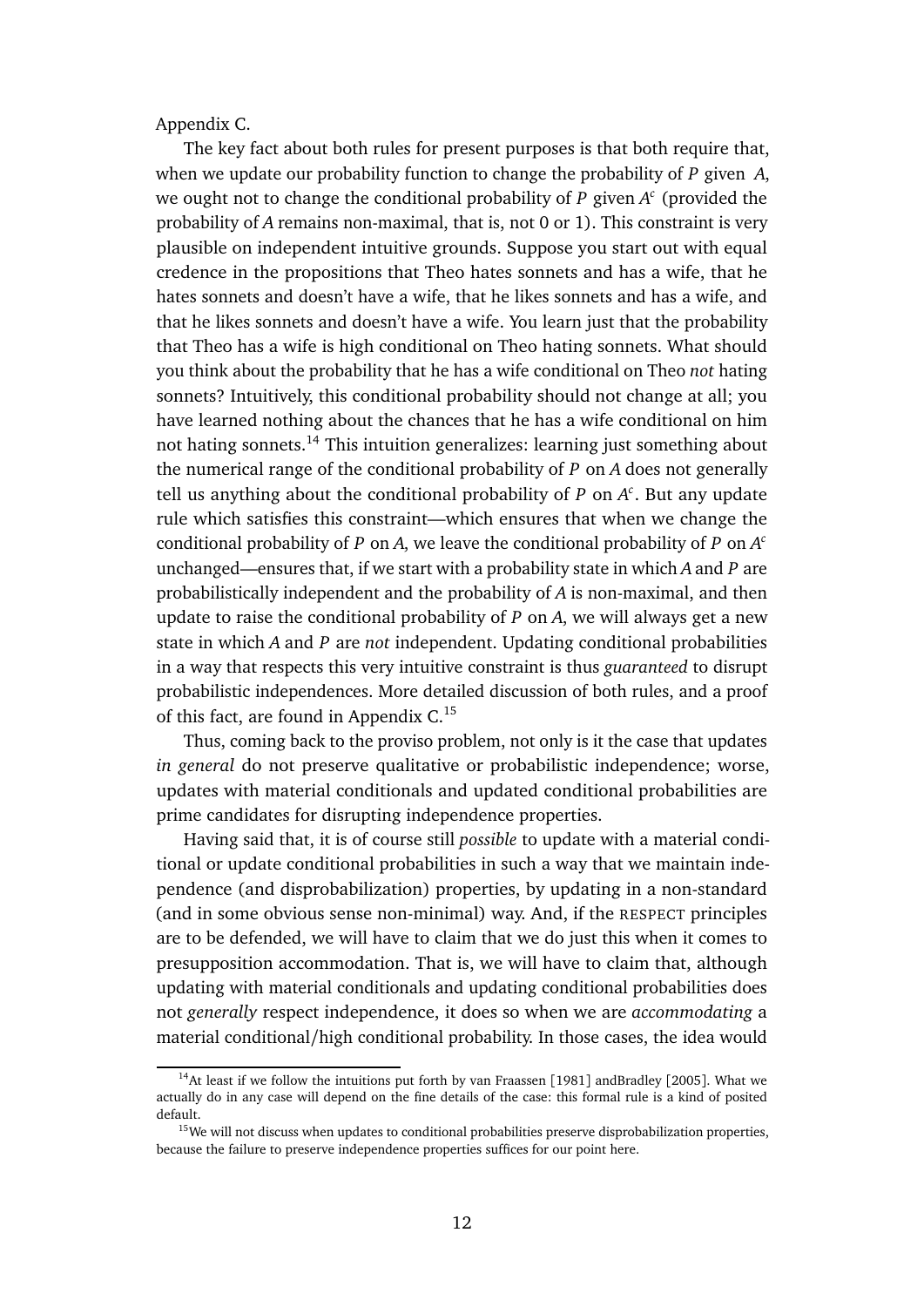be, we choose a non-standard update in order to ensure that we preserve the relevant independence properties.

But why would this be so? We don't see any independently motivated reason to adopt this hypothesis, or any respectable way to build it into a semantic and pragmatic system. Nor do we see any way in which this dialectical move makes progress on the proviso problem. The proviso problem, again, is the problem of accounting for stronger-than-expected updates when it comes to accommodating conditional presuppositions/high conditional probabilities. And the problem of justifying the RESPECT principles is also the problem of accounting for stronger-than-expected updates when it comes to accommodating conditional presuppositions/high conditional probabilities. But this is just the proviso problem again!

In short: Without the RESPECT principles, the views under consideration have no empirical plausibility: they fail to make sense of the core cases that they are designed to capture. The empirical ambitions of the views can be vindicated if we assume the RESPECT principles. But as a theoretical matter, defending the RESPECT principles seems very difficult—indeed, the problem of defending these principles seems to just be the proviso problem.

## **6 CONC LU S ION**

We thus do not think that van Rooij and Lassiter's proposed responses to the proviso problem are successful as they stand: these proposals contain a serious lacuna which we do not see a ready way to bridge.

In concluding, let us note a limit to the scope of our criticism. [Schlenker](#page-20-16) [[2011](#page-20-16)], following [Singh](#page-20-18) [[2006](#page-20-18)], helpfully divides the proviso problem into two (potentially separate) problems:

(i) *Strengthening Problem*: By which mechanism can conditional presuppositions be strengthened?

(ii) *Selection Problem*: How does one choose among the unstrengthened and strengthened presuppositions?

From the point of view of this taxonomy—which is certainly not forced on us (and which Lassiter and van Rooij do not themselves adopt), but may be helpful for situating our criticism—both [van Rooij](#page-20-0) [[2007](#page-20-0)] and [Lassiter](#page-20-1) [[2012](#page-20-1)] attempt to address both problems: as we have seen, they *select* presuppositions to be strengthened on the basis of independence (plus, in Lassiter's case, disprobabilization), and *strengthen* them using an accommodation mechanism that (they implicitly assume) satisfies the RESPECT principles. Here we have only shown that their answer to the *Strengthening Problem* is inadequate as it stands. For all we have said, it may well be that independence (of one form or another) still plays a crucial role in the selection problem: determining which presuppositions to strengthen. One place for independence to play a crucial role may be in a theory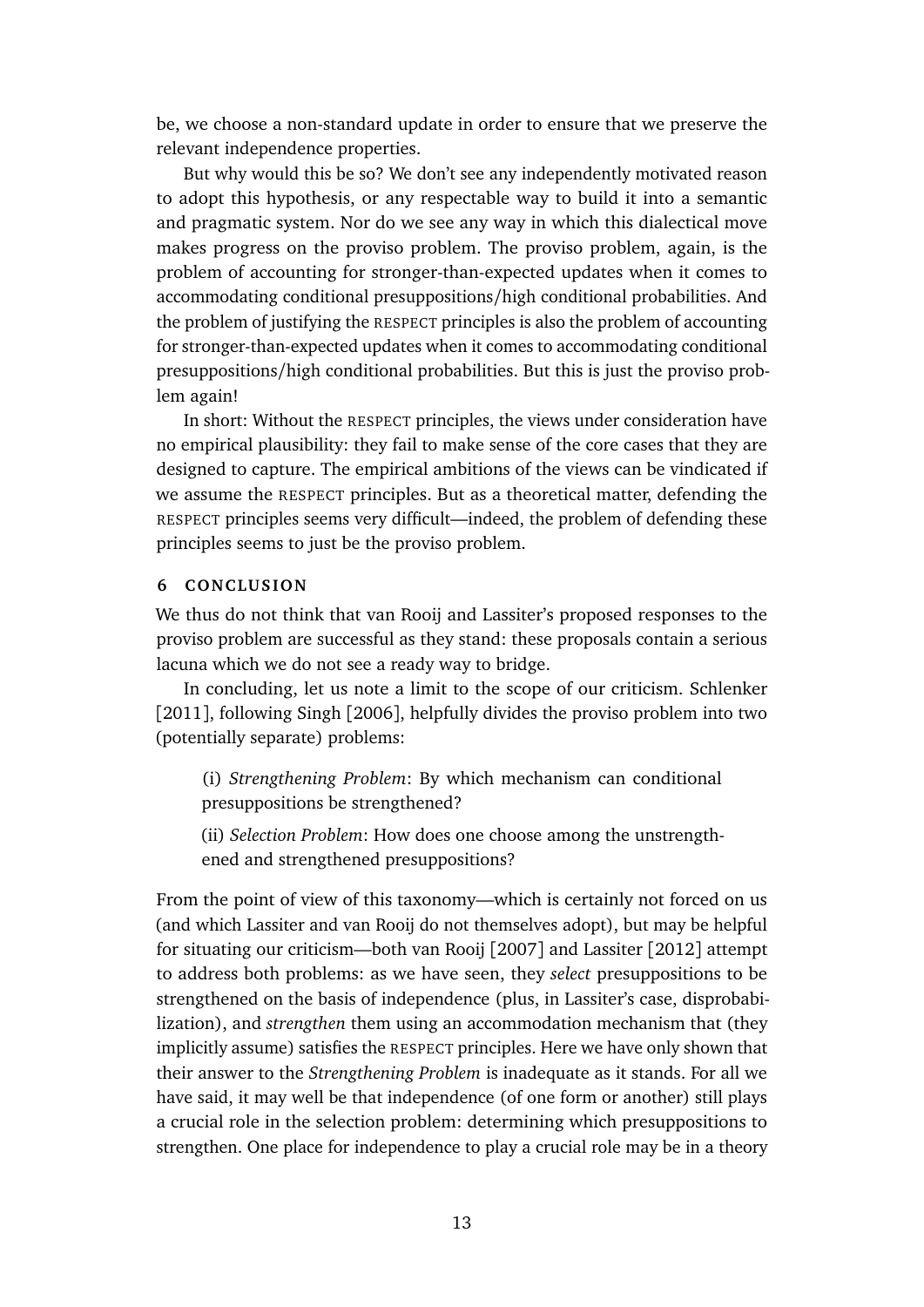like that advanced by [Beaver](#page-18-4) [[1992,](#page-18-4) [2001](#page-18-0)], on which listeners have plausibility orderings of some kind over different possible *contexts*, and use those orderings to decide which context to update to. Independence-based considerations may well play a role in that plausibility ordering. This role will be more indirect than the role played by independence-based considerations in van Rooij's and Lassiter's approach, and our criticism of van Rooij's and Lassiter's approach does not touch Beaver's approach, which we will not try to evaluate here. Having said that, there are, however, also significant challenges already in the literature to using independence for the selection problem. One comes from [Geurts](#page-19-0) [[1996](#page-19-0)], who points out that even apparently independent material conditionals are not strengthened when they are presupposed in the scope of a factive attitude verb. Another comes from [Gazdar](#page-19-17) [[1979](#page-19-17)], [Geurts](#page-19-0) [[1996](#page-19-0)], [Mandelkern](#page-20-19) [[2016b](#page-20-19)], who note that conditional presuppositions are often strengthened even when they are intuitively *not* independent, and that this strengthening cannot be easily cancelled, casting doubt on the basic idea that the strengthening is pragmatic in nature. There is much to say about all of these challenges; we raise them here mainly to distinguish them from our own and review what we take to be the state of play for independence-based approaches to the proviso problem.

In short: while there may well be a role for independence in a solution to the proviso problem, there is substantially more work to be done to show that it can play the kind of role that van Rooij and Lassiter envision for it.

### <span id="page-13-0"></span>A VAN ROOIJ'S (2007) NOTION OF INDEPENDENCE

Here we show that the two different ways in which [van Rooij](#page-20-0) [[2007](#page-20-0)] spells out the notion of independence turn out to be inequivalent, *pace* van Rooij, and briefly justify our decision to focus on the second notion. [van Rooij 2007](#page-20-0) first defines *orthogonality of questions* (we have changed some terminology and notation to bring this in line with our own):

ORTHOGONALITY OF QUESTIONS:

Let  $Q_1^p$  $\frac{p}{1}$  and  $Q_2^p$  $\frac{P}{2}$  be two partitions, then we say that  $Q_1^P$  $\frac{P}{1}$  and  $Q_2^P$  $\frac{p}{2}$  are orthogonal with respect to each other iff  $\forall q_1 \in Q_1^P$  $Q_1^P$  : ∀*q*<sub>2</sub> ∈  $Q_2^P$  $\frac{p}{2}$ :  $q_1 \cap q_2 \neq \emptyset$ .

Van Rooij then defines the *question whether A*, and then defines the notion of *question independence*:

QUESTION WHETHER *A*:

The question whether *A* in context *s* (denoted *A*?*<sup>s</sup>* ) is the partition  ${A \cap s, A^c \cap s}.$ 

QUESTION INDEPENDENCE OF *A* AND *B* IN CONTEXT *s*: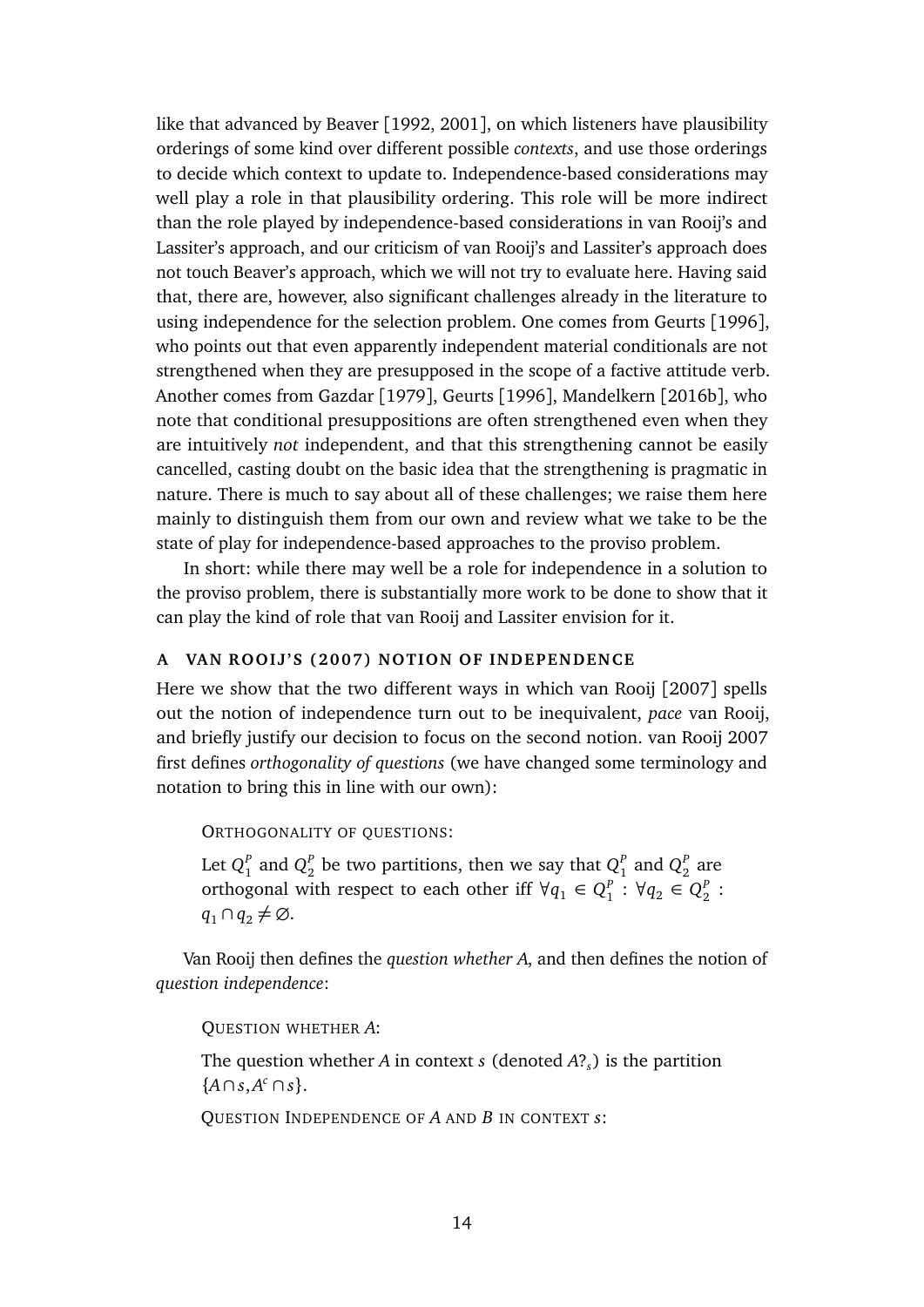Formulae *A* and *B* are question independent of each other in context *s* iff  $A$ ?<sup>*s*</sup> and  $B$ ?<sup>*s*</sup> are orthogonal to each other.<sup>[16](#page-14-0)</sup>

Van Rooij then defines the notion of *qualitative independence*, which is the notion we define in the main text. He then claims the following:

INDEPENDENCE LEMMA

Formula *A* and *B* are question independent of each other in context *s* iff they are qualitatively independent of each other in *s*.

But INDEPENDENCE LEMMA is false: the notion of question independence and qualitative independence come apart. To see this, consider a non-empty context *s* which entails *A* and entails *B*. Then (1)  $A \cap s \neq \emptyset$  and  $B \cap s \neq \emptyset$ are both true, and so is  $A \cap B \cap s \neq \emptyset$ ; and (2)  $A \cap s \neq \emptyset$  and  $B^c \cap s \neq \emptyset$  are not both true; and (3)  $A^c \cap s \neq \emptyset$  and  $B \cap s \neq \emptyset$  are not both true; and (4) *A*<sup>c</sup> ∩ *s*  $\neq \emptyset$  and *B*<sup>c</sup> ∩ *s*  $\neq \emptyset$  are not both true. Thus the four conditions for *A* and *B* to be qualitatively independent of each other in context *s* are satisfied. But now note that, by the definition of questions, and the fact that *A* and *B* are true throughout *s*, it follows that  $A$ ?<sup>*s*</sup> = {*s*, $\emptyset$ }, and  $B$ ?*<sub>s</sub>* = {*s*, $\emptyset$ }. By the definition of orthogonality, it follows that *A*?*<sup>s</sup>* is not orthogonal to *B*?*<sup>s</sup>* , since there is an element of  $A$ ?<sub>*s*</sub> (namely  $\emptyset$ ) whose intersection with an element of  $B$ ?<sub>*s*</sub> is  $\emptyset$ . And so, by the definition of question independence, we have that *A* and *B* are not question independent of each other in context *s*. Thus *A* and *B* are not question independent of each other in *s*, but are qualitatively independent of each other in *s*.

In his treatment of the proviso problem, van Rooij does not distinguish these two notions of independence, since he takes them to be equivalent. But since they are inequivalent, this raises an interpretive question: which notion of independence is the one van Rooij is arguing helps with the proviso problem? We think it is clear that it is qualitative independence, not question independence and thus went this way in presenting van Rooij's view in the main text. The reason for this is that if *A* and *B* are question independent in *s*, it follows that *s* does not entail any of  $A$ ,  $B$ ,  $A^c$ , or  $B^c$ . But then there is no way that the question independence of *A* and *B* in *s* can ever be part of an explanation of the fact that *s* entails *B*. And van Rooij's use of independence is supposed to do just that: the independence of *A* and *P* in *s*, together with the assumption that *A* is compatible with *s* and that  $A \supset P$  is entailed by *s*, is meant to show that *s* entails *P*. This will not follow if we interpret 'independence' as 'question independence', but it will follow if we interpret 'independence' as 'qualitative independence'; and so we think the latter is the charitable interpretation of van Rooij's main claims.

<span id="page-14-0"></span><sup>&</sup>lt;sup>16</sup>'Partition' is sometimes defined in such a way that a partition can have no empty members; given this definition, van Rooij clearly has in mind a broader construal, on which partitions can have empty members.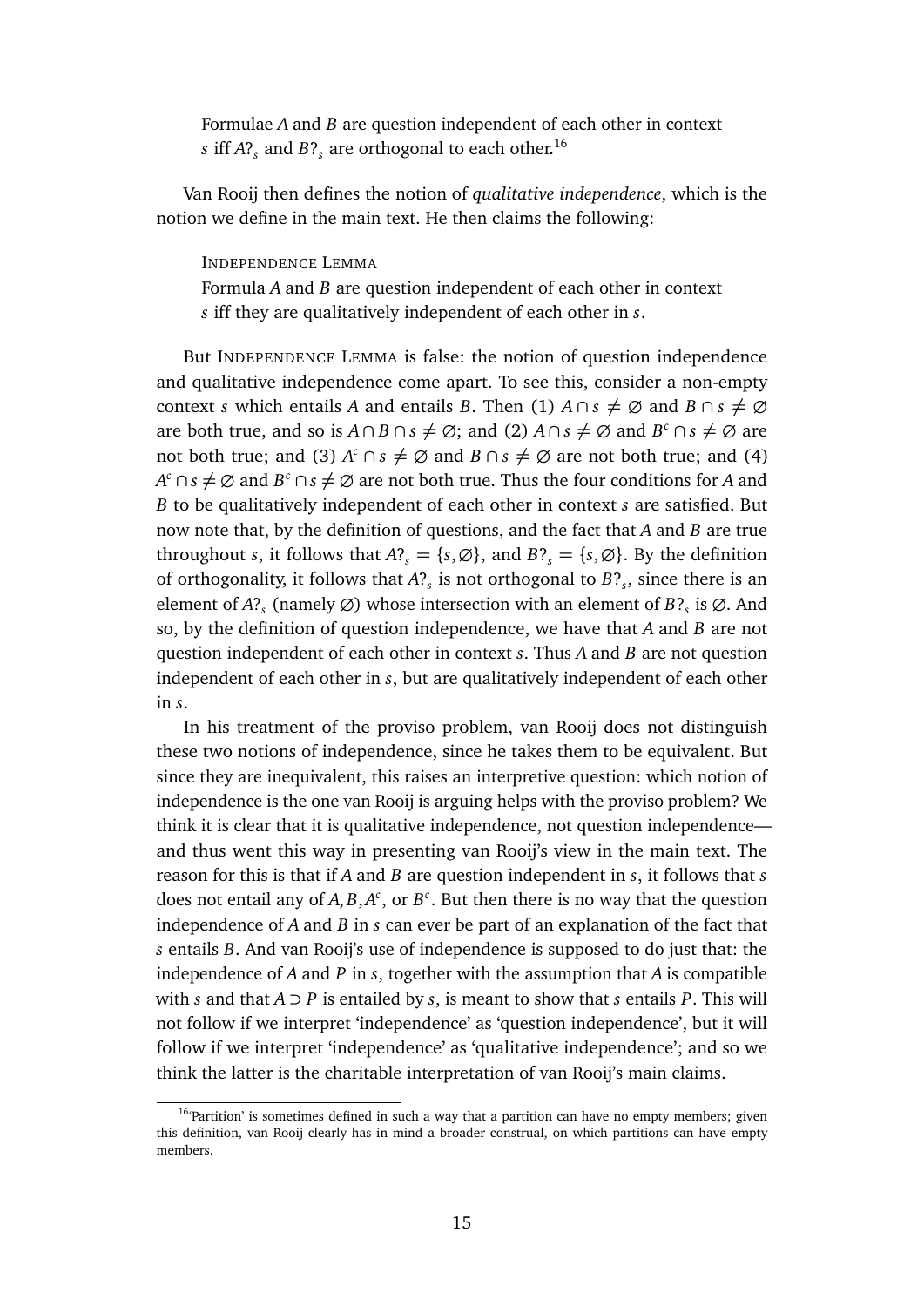#### <span id="page-15-0"></span>**B** QUALITATIVE AND PROBABILISTIC INDEPENDENCE

Here we make clear the relation between qualitative and probabilistic independence. Let us restrict our attention to those models with finite outcome spaces, *Ω*, where the event space is simply the powerset of *Ω*, 2 *Ω* (call any such probability space a *finite probability space*). Such a model then can be described simply by an ordered pair  $\langle W, p \rangle$  of a finite set *W* and a probability function *p* over the powerspace of *W*. Call the set of all such pairs *P*. Consider the natural mapping  $q$  from such pairs to sets of worlds:  $q: P \rightarrow 2^W$ , where  $q(\langle W, p \rangle) = \{w \in W : p(\{w\}) > 0\}.$ 

Now we can state the relation between van Rooij's qualitative independence and probabilistic independence as follows:<sup>[17](#page-15-1)</sup>

RELATION BETWEEN QUALITATIVE AND PROBABILISTIC INDEPENDENCE: Given a context *c* and two propositions *A* and *B*, *A* is qualitatively independent of *B* with respect to *c* iff there is some finite probability space  $\langle W, p \rangle$  such that (i)  $q(\langle W, p \rangle) = c$  and (ii) *A* and *B* are probabilistically independent in 〈*W*, *p*〉.

*Proof:*

⇒ Given qualitative independence for *A* and *B* relative to *c*, we show that there is a  $\langle W, p \rangle$  which meets (i) and (ii). Note first that if *c* entails *A* or *B* or *A<sup>c</sup>* or *B<sup>c</sup>*, then  $p(A)$  or  $p(B)$  is 1 or 0, and so probabilistic independence is automatic. Now suppose otherwise; then we know that in *c* there are  $u A \cap B$  worlds,  $x A \cap B^c$ worlds, *y A<sup>c</sup>* ∩*B* worlds, and *z A<sup>c</sup>* ∩*B <sup>c</sup>* worlds, for *u*, *x*, *y*, *z >* 0. Then suppose we have *n* probability mass. Let each world in the  $A \cap B$  region receive  $\frac{a}{u}$  probability mass; each world in the  $A \cap B^c$  receive  $\frac{b}{x}$  probability mass; each world in the *A*<sup>c</sup> ∩ *B* region receive  $\frac{c}{y}$  probability mass; and each world in the *A*<sup>c</sup> ∩ *B*<sup>c</sup> region receive  $\frac{d}{z}$  probability mass, where *a*, *b*, *c* and *d* satisfy  $a + b + c + d = n$  and  $ad = bc$  (we could do this e.g. by setting all equal to  $\frac{n}{4}$ ). Then we are guaranteed to have  $P(A)P(B) = P(A \cap B)$ .

⇐ We show that for arbitrary probability space 〈*W*, *p*〉 such that *A* and *B* are probabilistically independent and  $q(\langle W, p \rangle) = c$ , qualitative independence holds for *A* and *B* with respect to *c*. Suppose that *c* includes *A* worlds and *B* worlds. Then *p*(*A*) and *p*(*B*) are greater than zero, but then  $p(A \cap B) = p(A)p(B) > 0$ , and so *c* includes *A*∩ *B* worlds. Similar reasoning shows that, if *c* includes *A* and *B*<sup>*c*</sup> worlds, it includes *A*∩*B*<sup>*c*</sup> worlds, and so on for *A<sup>c</sup>* and *B*, and for *A<sup>c</sup>* and *B<sup><i>c*</sup>; crucial here is the fact that, if *A* and *B* are probabilistically independent, then so are *A* and  $B^c$ ,  $A^c$  and *B*, and  $A^c$  and  $B^c$ .

<span id="page-15-1"></span><sup>&</sup>lt;sup>17</sup>See [Franke](#page-19-13) [[2007,](#page-19-13) fn. 2] for a similar observation.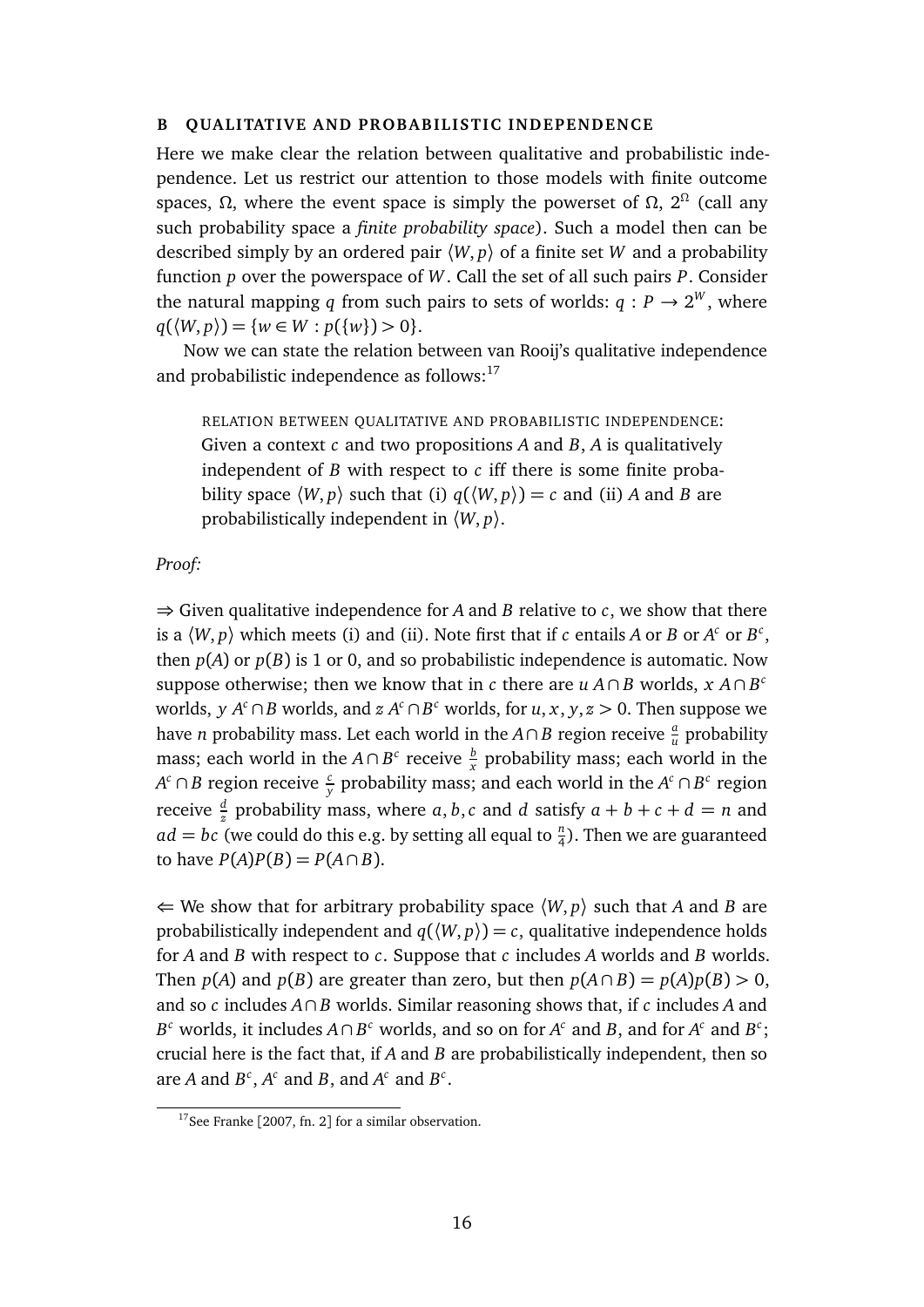#### <span id="page-16-0"></span>**C UPDATING CONDITIONAL PROBABILITIES**

Finally, we discuss two standard rules for updating conditional probabilities, and show that both systematically disrupt probabilistic independence. The update problem that Lassiter's system gives us can be described as follows. Given a background probability function  $p_0$  according to which *A* and *B* are independent, and non-maximal (i.e. not 0 or 1), and  $p_0(B|A) < t$ , how do we update  $p_0$  to satisfy the condition that  $p_0(B|A) \ge t$ ? Call the new function after the update  $p_1$ . (For simplicity we will assume here that the update is minimal in the sense that we will have  $p_1(B|A) = t$ .)

The first method we consider, often called *infomin* (following [van Fraassen](#page-21-2) [1981;](#page-21-2) see [Kullback and Leibler 1951\)](#page-20-17) is to minimize relative entropy, i.e. the Kullback-Leibler (KL) divergence. Relative entropy or KL divergence is a real number representing the 'distance' from one probability function to another.<sup>[18](#page-16-1)</sup> For two discrete probability functions  $p_0, p_1$  over an outcome space  $A$  with finest partition  $E$ , we can define the KL divergence to  $p_1$  from  $p_0$  as follows:

$$
KL(p_1, p_0) = \sum_{i \in E} p_1(i) \log \frac{p_1(i)}{p_0(i)}
$$

Suppose there is some condition *T* on probability functions that  $p_0$  does not meet. The infomin rule requires that the new probability function  $p_1$  will be such that  $p_1$  satisfies  $T$ , and for any other probability function  $p'$  that satisfies  $T$ ,  $\text{KL}(p', p_0) \geq \text{KL}(p_1, p_0)$ . In other words,  $p_1$  must be among the 'closest' probability functions that satisfy  $T$ , where closeness is measured by KL divergence.<sup>[19](#page-16-2)</sup>

The second rule, from [Douven and Romeijn](#page-19-16) [[2011](#page-19-16)], minimizes not relative entropy but rather inverse relative entropy (IRE). For discrete probability functions  $p_0$  and  $p_1$  over outcome space A with finest partition  $E$ , IRE is defined as follows:

$$
IRE(p_1, p_0) = KL(p_0, p_1) = \sum_{i \in E} p_0(i) \log \frac{p_0(i)}{p_1(i)}
$$

Both of these rules have the following key property:

PRESERVATION OF CONDITIONAL PROBABILITIES: Updating a discrete probability function  $p$  to  $p'$  in order to change the conditional probability of *B* on *A* using either the rule *minimize KL* or the rule *minimize IRE* leaves unchanged the conditional probability of *B* on *A c* , provided both *p* and *p'* assign non-maximal probability to A.

The proof is in a moment. First, note that this fact suffices to guarantee that, for any discrete probability function *p*, if *p* makes *B* and *A* probabilistically

<span id="page-16-1"></span><sup>&</sup>lt;sup>18</sup>It is non-symmetric in that the distance from  $p_0$  to  $p_1$  is not always the same as the distance from  $p_1$ to  $p_0$ , hence it is not a measure.

<span id="page-16-2"></span> $19$ Our statement of the rule is non-deterministic in cases where their is no unique such function.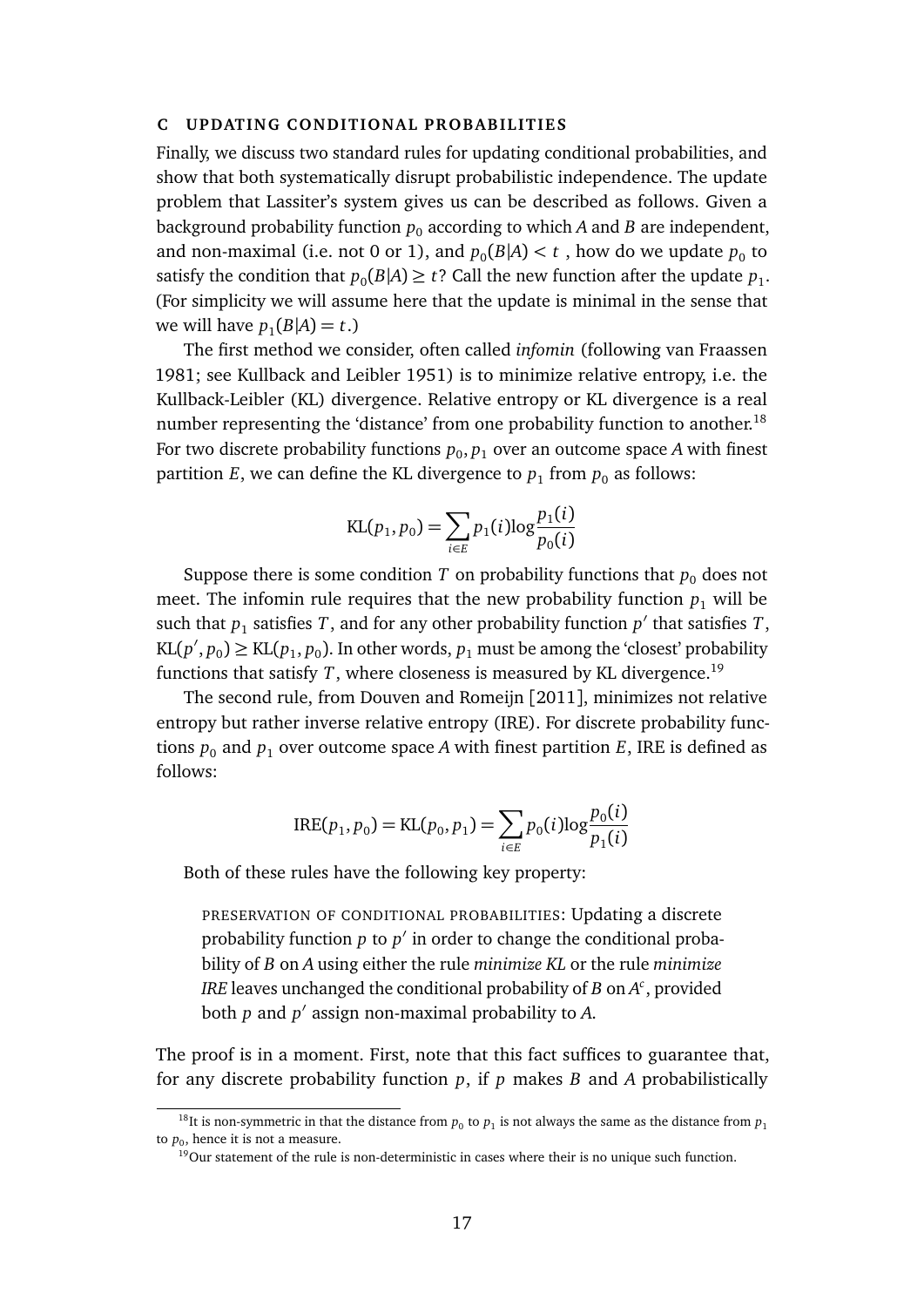independent, then updating *p* by either rule to change the conditional probability of *B* on *A* will result in a probability distribution which does *not* make *B* and *A* probabilistically independent, provided both the original and updated functions assign *A* non-maximal probability. In other words, both rules under consideration are *guaranteed to disrupt* probabilistic independence in almost every case in which we use the rule to change a conditional probability of *B* on *A*. To see this, let  $p(A) \neq 0$  and  $p(A) \neq 1$  and let  $p(B|A) = p(B) = t$ . Suppose we update to a new probability distribution  $p'$  which meets the conditions that  $p'(B|A) = k \neq t$ and  $p'(A) \neq 0$  and  $p'(A) \neq 1$  using one of these rules. Since  $p(B|A) = p(B)$ , it follows by the law of total probability that  $p(B|A^c) = p(B)$ ; thus  $p(B|A^c) = t$ . Given PRESERVATION OF CONDITIONAL PROBABILITIES, we have  $p'(B|A^c) = t$ . By the law of total probability, we have  $p'(B) = p'(B|A)p'(A) + p'(B|A^c)p'(A^c)$ . Thus  $p'(B) = kp'(A) + tp'(A^c)$ . We will have  $p'(B) = k$  iff  $k = t$ ; but  $k \neq t$ ; so  $p'(B) \neq k$ so  $p'(B) \neq p'(B|A)$ : *A* and *B* are no longer probabilistically independent after our update.

This makes clear why, under either of these update rules, probabilistic independence of *A* and *B* will not be maintained when we update a probability distribution to increase the conditional probability of *B* on *A*; it also makes clear how great of an assumption it would be to think that such updates generally do maintain probabilistic independences, and how much of a departure from standard ways of thinking about how such updates should go.

The proof of PRESERVATION OF CONDITIONAL PROBABILITIES is as follows.<sup>[20](#page-17-0)</sup> Start with infomin. Consider any discrete probability functions  $p$ ,  $p'$  over any event space with finest partition *E*. Let *A* be any union of members of *E*, i.e. any event, such that both  $p$  and  $p'$  assign non-maximal probability to  $A$ , and  $A<sup>c</sup>$  its complement in the outcome space. First note:

$$
KL(p',p) = \sum_{i \in E \& i \in A} p'(i|A)p'(A)\log \frac{p'(i|A)p'(A)}{p(i|A)p(A)} + \sum_{i \in E \& i \in A^c} p'(i|A^c)p'(A^c)\log \frac{p'(i|A^c)p'(A^c)}{p(i|A^c)p(A^c)}
$$

Next note:

$$
\sum_{i \in E \& i \subset A} p'(i|A)p'(A)\log \frac{p'(i|A)p'(A)}{p(i|A)p(A)} = p'(A) \sum_{i \in E \& i \subset A} p'(i|A)\log \frac{p'(i|A)p'(A)}{p(i|A)p(A)}
$$

$$
= p'(A) \sum_{i \in E \& i \subset A} p'(i|A)(\log \frac{p'(i|A)}{p(i|A)} + \log \frac{p'(A)}{p(A)})
$$

$$
= p'(A)\log \frac{p'(A)}{p(A)} + p'(A) \sum_{i \in E \& i \subset A} p'(i|A)\log \frac{p'(i|A)}{p(i|A)}
$$

<span id="page-17-0"></span> $20$ Thanks to Gary Chamberlain for suggesting this proof method.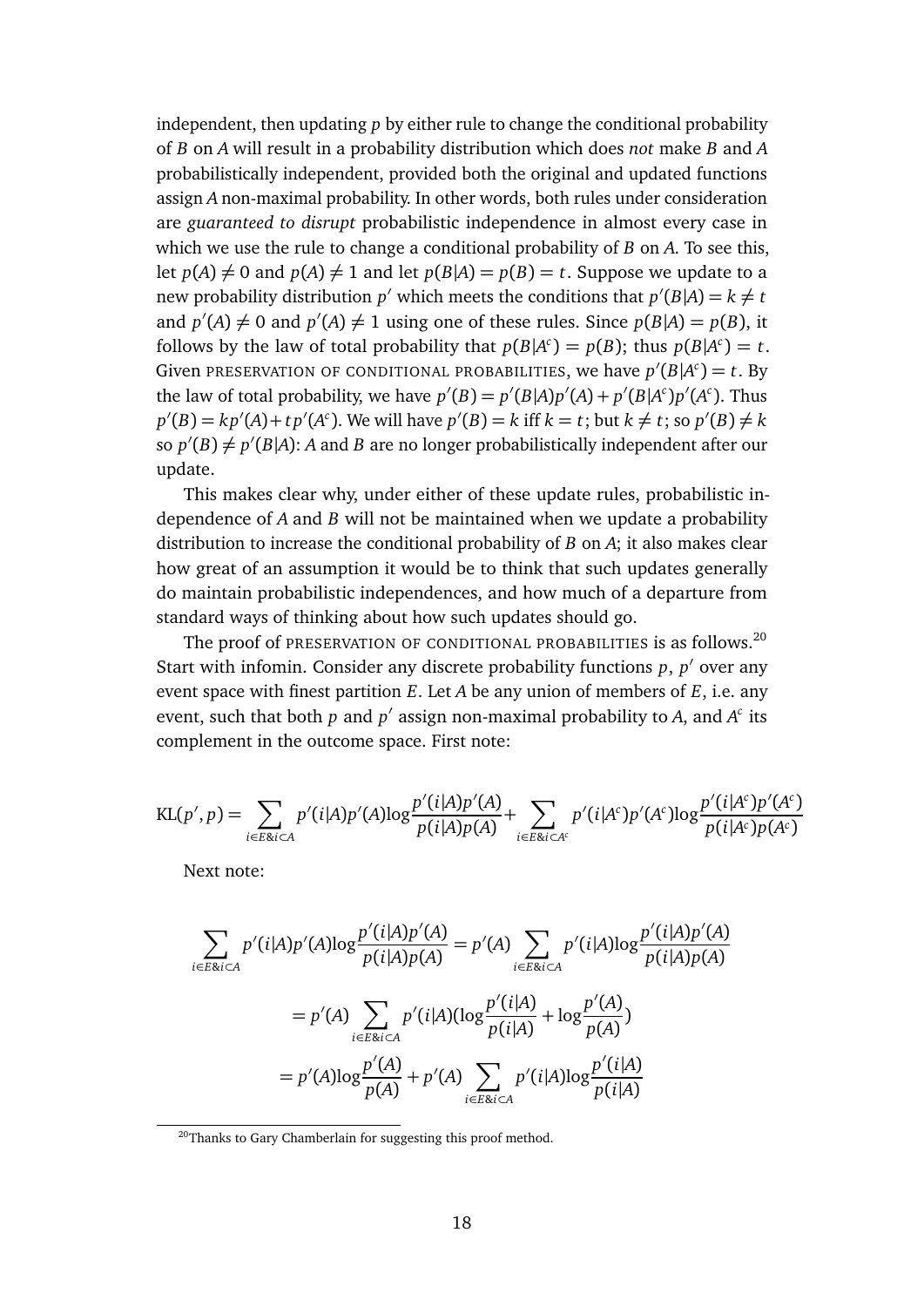$$
= p'(A)\log \frac{p'(A)}{p(A)} + p'(A)\text{KL}(p'_A, p_A)
$$

where  $p_X$  is the probability function resulting from  $p$  conditioned on  $X$ . By like reasoning, we have

$$
\sum_{i\in E\&i\in A^c} p'(i|A^c)p'(A^c)\log\frac{p'(i|A^c)p'(A^c)}{p(i|A^c)p(A^c)}=p'(A^c)\log\frac{p'(A^c)}{p(A^c)}+p'(A^c)\text{KL}(p'_{A^c},p_{A^c})
$$

So we have:

$$
KL(p', p) = p'(A)log \frac{p'(A)}{p(A)} + p'(A)KL(p'_A, p_A) + p'(A^c)log \frac{p'(A^c)}{p(A^c)} + p'(A^c)KL(p'_A, p_{A^c})
$$

Obviously the last term is minimized by making  $p'_{A^c} = p_{A^c}$ , and thus by preserving all conditional probabilities on  $A<sup>c</sup>$ . Since we can stipulate this without affecting the values of the other terms, we know that any function  $p'$  which minimizes KL from *p* will have this property. The proof for IRE is essentially identical; we show that:

$$
IRE(p', p) = p(A)log \frac{p(A)}{p'(A)} + p(A)IRE(p'_A, p_A) + p(A^c)log \frac{p(A^c)}{p'(A^c)} + p(A^c)IRE(p'_{A^c}, p_{A^c})
$$

One again, the last term, and the whole equation, is obviously minimized by making  $p'_{A^c} = p_{A^c}$ , and thus by preserving all conditional probabilities on  $A^c$ .<sup>[21](#page-18-5)</sup>

#### **R E F ER ENC E S**

- <span id="page-18-0"></span>David Beaver. *Presupposition and Assertion in Dynamic Semantics*. CSLI Publications: Stanford, CA, 2001.
- <span id="page-18-4"></span>David I. Beaver. The kinematics of presupposition. In *ITLI Prepublication Series for Logic, Semantics and Philosophy of Language*. University of Amsterdam, 1992.
- <span id="page-18-3"></span>Richard Bradley. Radical probabilism and Bayesian conditioning. *Philosophy of Science*, 72:342–64, 2005.
- <span id="page-18-2"></span>C.E Alchourrón and P. Gärdenfors and D. Makinson. On the logic of theory change: Partial meet contraction and revision functions. *Journal of Symbolic Logic*, 50:510–530, 1985.
- <span id="page-18-1"></span>Emmanuel Chemla. Similarity: Towards a unified account of scalar implicatures, free choice permission and presupposition projection. Manuscript, Ecole Normale Supérieure, Paris and MIT, 2008.

<span id="page-18-5"></span> $^{21}$ [Douven and Romeijn](#page-19-16) [[2011](#page-19-16)] also prove this fact about the minimize IRE rule using a different method.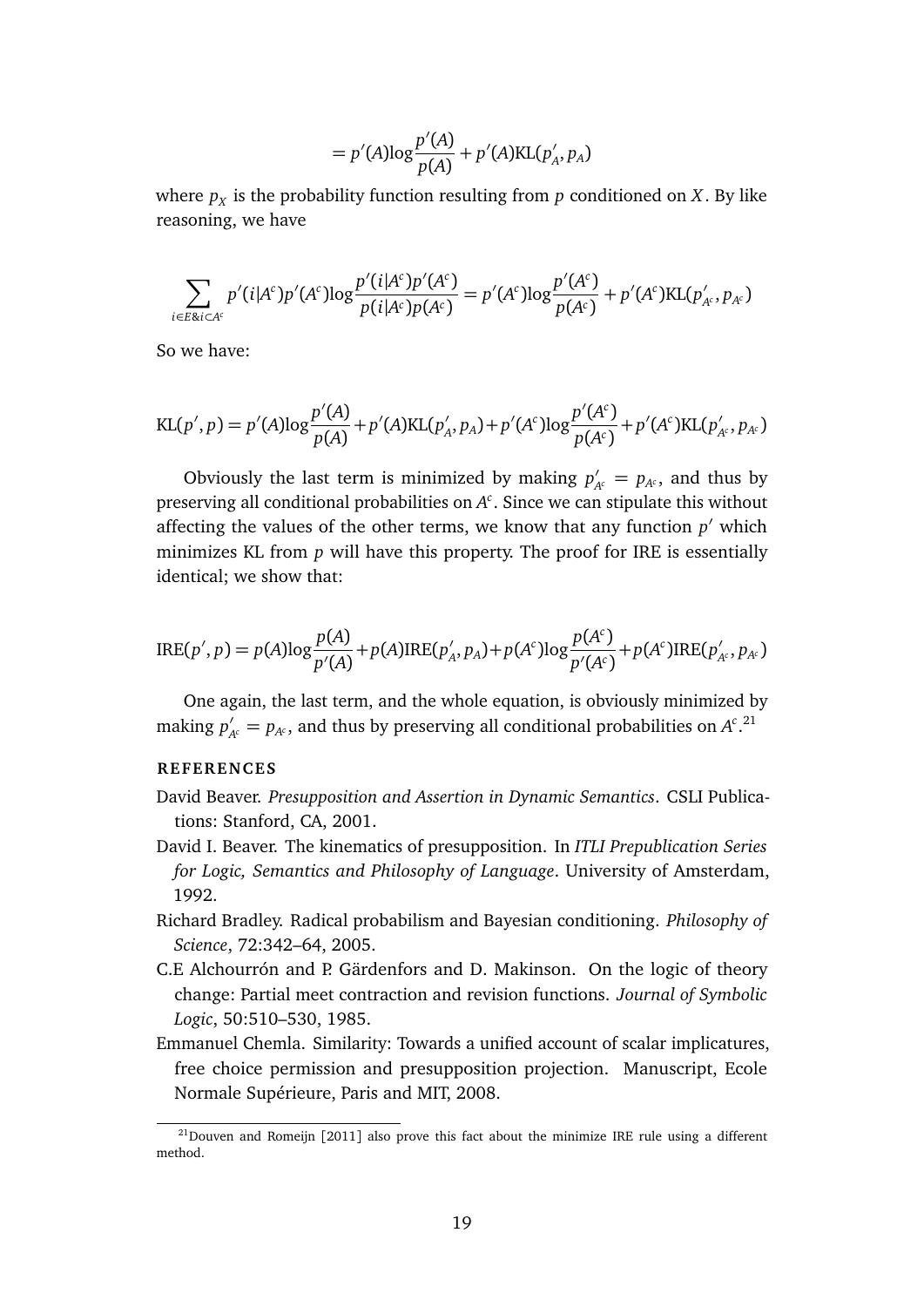- <span id="page-19-16"></span>Igor Douven and Jan-Willem Romeijn. A new resolution of the Judy Benjamin problem. *Mind*, 120(479):637–670, 2011.
- <span id="page-19-8"></span>Kai von Fintel. What is presupposition accommodation, again? *Philosophical Perspectives*, 22(1):137–170, 2008.
- <span id="page-19-11"></span>Danny Fox. Presupposition projection from quantificational sentences: trivalence, local accommodation, and presupposition strengthening. Manuscript, 2012.
- <span id="page-19-9"></span>Bas van Fraassen. Presuppositions, supervaluations and free logic. In Kirk Lambert, editor, *The Logical Way of Doings Things*, pages 67–92. Yale University Press, New Haven, 1969.
- <span id="page-19-14"></span>Itamar Francez. Chimerical conditionals. *Semantics & Pragmatics*, 8(2):1–35, 2015.
- <span id="page-19-13"></span>Michael Franke. The pragmatics of biscuit conditionals. In *Amsterdam Colloquium*, number 16, 2007.
- <span id="page-19-17"></span>Gerald Gazdar. *Pragmatics: Implicature, Presupposition and Logical Form*. Academic Press, New York, 1979.
- <span id="page-19-10"></span>Benjamin Ross George. Presupposition repairs: A static, trivalent approach to predicting projection. Master's thesis, University of California, Los Angeles, 2008.
- <span id="page-19-0"></span>Bart Geurts. Local satisfaction guaranteed: A presupposition theory and its problems. *Linguistics and Philosophy*, 19(3), 1996.
- <span id="page-19-1"></span>Bart Geurts. *Presuppositions and Pronouns*. Elsevier, Amsterdam, 1999.
- <span id="page-19-15"></span>Arno Goebel. Laws for biscuits: Law-like independence and biscuit conditionals. In *Semantics and Linguistic Theory (SALT)*, volume 27, 2017.
- <span id="page-19-3"></span>Irene Heim. *The Semantics of Definite and Indefinite Noun Phrases*. PhD thesis, University of Massachusetts, Amherst, 1982.
- <span id="page-19-4"></span>Irene Heim. On the projection problem for presuppositions. In Michael Barlow, Daniel P. Flickinger, and Nancy Wiegand, editors, *The Second West Coast Conference on Formal Linguistics (WCCFL)*, volume 2, pages 114–125. Stanford, Stanford University Press, 1983.
- <span id="page-19-5"></span>Irene Heim. Presupposition projection. In Rob van der Sandt, editor, *Presupposition, Lexical Meaning, and Discourse Processes: Workshop Reader*. University of Nijmegen, 1990.
- <span id="page-19-6"></span>Irene Heim. Presupposition projection and the semantics of attitude verbs. *Journal of Semantics*, 9(3):183–221, 1992.
- <span id="page-19-12"></span>Irene Heim. On the proviso problem. Presentation to Milan Meeting, Gargnano, 2006.
- <span id="page-19-2"></span>Hans Kamp. Presupposition computation and presupposition justification: One aspect of the interpretation of multi-sentence discourse. In Myriam Bras and Laure Vieu, editors, *Semantics and Pragmatic Issues in Discourse and Dialogue*, pages 57–84. Elsevier, Amsterdam, 2001.
- <span id="page-19-7"></span>Lauri Karttunen. Presuppositions and linguistic context. *Theoretical Linguistics*, 1(1-3):181–194, 1974.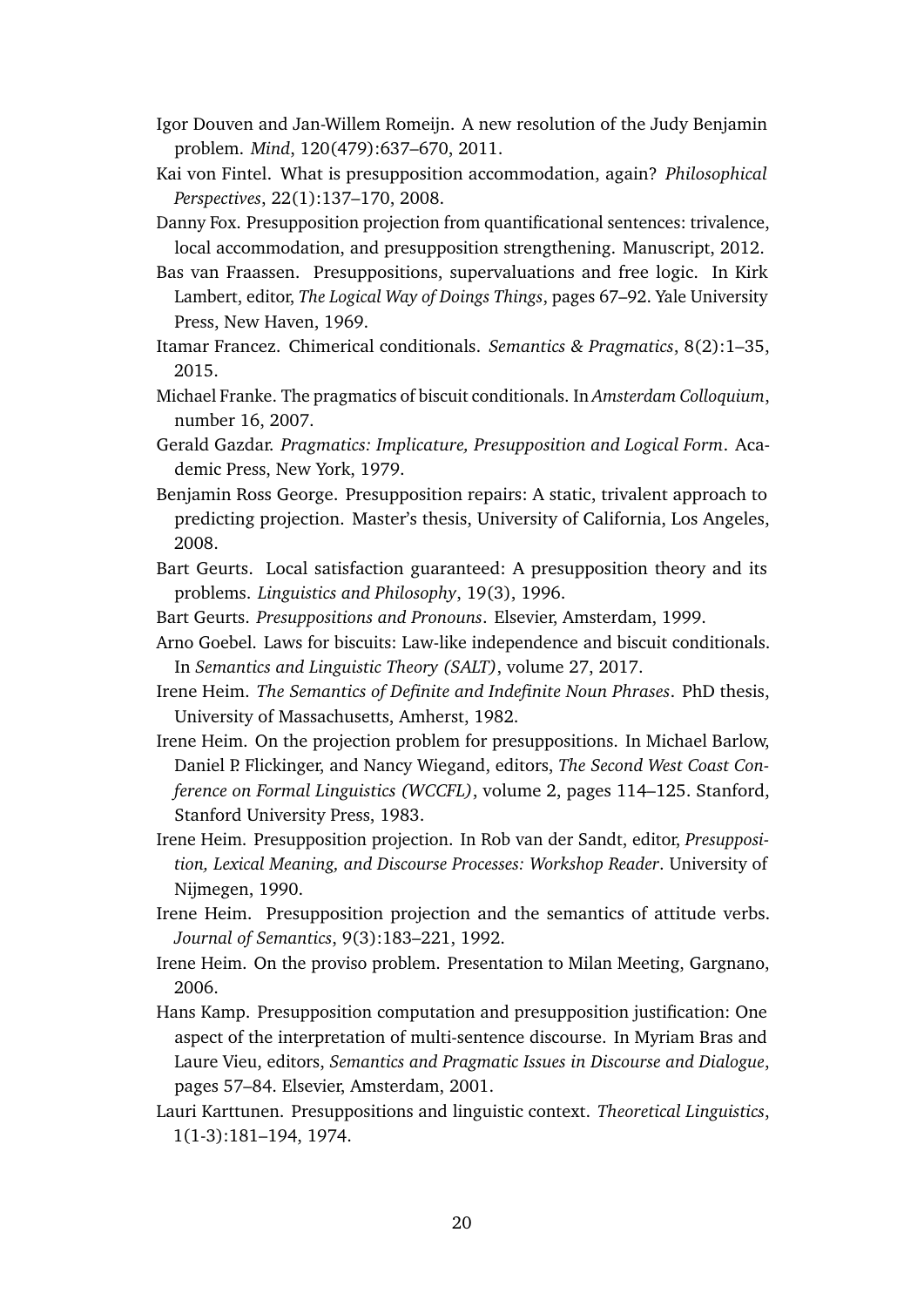- <span id="page-20-11"></span>Lauri Karttunen and Stanley Peters. Conventional implicatures in Montague grammar. In *Syntax and Semantics 11: Presupposition*. Academic Press, New York, 1979.
- <span id="page-20-9"></span>Stephen Kleene. *Introduction to Metamathematics*. North-Holland, Amsterdam, 1952.
- <span id="page-20-17"></span>S. Kullback and R.A. Leibler. On information and sufficiency. *Annals of Mathematical Statistics*, 22(1):79–86, 1951.
- <span id="page-20-1"></span>Daniel Lassiter. Presuppositions, provisos, and probability. *Semantics and Pragmatics*, 5(2):1–37, 2012.
- <span id="page-20-4"></span>Matthew Mandelkern. Dissatisfaction theory. In Mary Moroney, Carol-Rose Little, Jacob Collard, and Dan Burgdorf, editors, *Semantics and Linguistic Theory (SALT)*, volume 26, pages 391–416, 2016a.
- <span id="page-20-19"></span>Matthew Mandelkern. A note on the architecture of presupposition. *Semantics and Pragmatics*, 9(13), 2016b.
- <span id="page-20-10"></span>Stanley Peters. A truth-conditional formulation of Karttunen's account of presupposition. In *Texas Linguistic Forum 6*. University of Texas at Austin, 1977.
- <span id="page-20-0"></span>Robert van Rooij. Strengthening conditional presuppositions. *Journal of Semantics*, 24(3):289–304, 2007.
- <span id="page-20-8"></span>Daniel Rothschild. Explaining presupposition projection with dynamic semantics. *Semantics and Pragmatics*, 4(3):1–43, 2011/2015.
- <span id="page-20-2"></span>Rob van der Sandt. Presupposition and discourse structure. In Renate Bartsch, Johan van Benthem, and Peter van Emde Boas, editors, *Semantics and Contextual Expression*, pages 267–294. Foris, Dordrecht, 1989.
- <span id="page-20-3"></span>Rob van der Sandt. Presupposition projection as anaphora resolution. *Journal of Semantics*, 9(3):333–377, 1992.
- <span id="page-20-13"></span>Philippe Schlenker. Be articulate: a pragmatic theory of presupposition projection. *Theoretical Linguistics*, 34(3):157–212, 2008.

<span id="page-20-7"></span>Philippe Schlenker. Local contexts. *Semantics and Pragmatics*, 2(3):1–78, 2009.

- <span id="page-20-16"></span>Philippe Schlenker. The proviso problem: a note. *Natural Language Semantics*, 19(4):395–422, 2011.
- <span id="page-20-18"></span>Raj Singh. A solution to the proviso problem: Formally defined alternatives and relevance. Manuscript, Massachusetts Institute of Technology, 2006.
- <span id="page-20-14"></span>Raj Singh. Formal alternatives as a solution to the proviso problem. In *Semantics and Linguistic Theory (SALT)*, volume 17, pages 264–281, 2007.
- <span id="page-20-15"></span>Raj Singh. *Modularity and Locality in Interpretation*. PhD thesis, Massachusetts Institute of Technology, Cambridge, MA, 2008.
- <span id="page-20-12"></span>Scott Soames. How presuppositions are inherited: a solution to the projection problem. *Linguistic Inquiry*, 13(3):483–545, 1982.
- <span id="page-20-5"></span>Robert Stalnaker. Presuppositions. *Journal of Philosophical Logic*, 2:447–457, 1973.
- <span id="page-20-6"></span>Robert Stalnaker. Pragmatic presuppositions. In Milton K. Munitz and Peter